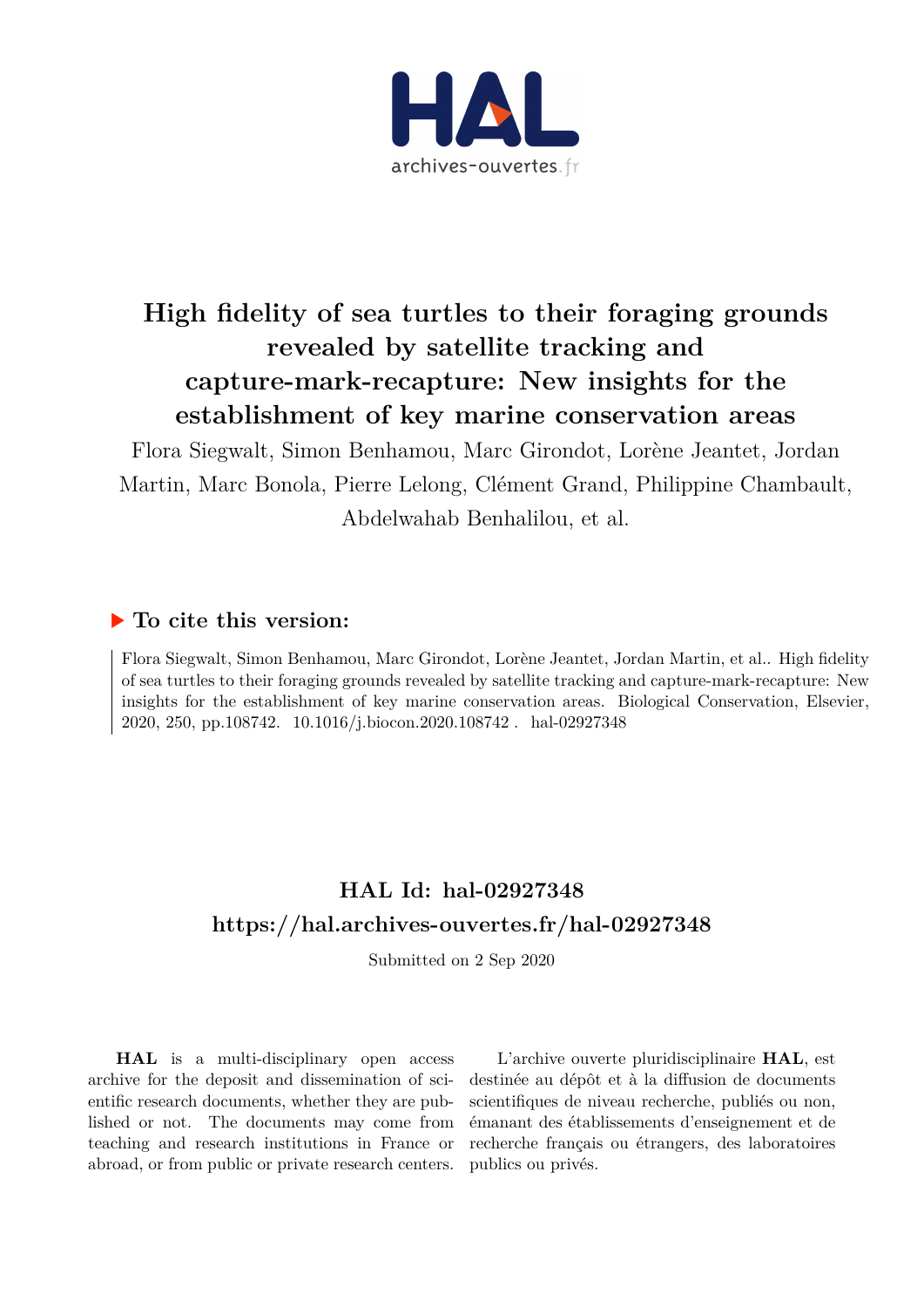### **High fidelity of sea turtles to their foraging grounds revealed by satellite tracking and capture-mark-recapture: New insights for the establishment of key marine conservation areas.**

Flora Siegwalt<sup>1\*</sup>, Simon Benhamou<sup>2</sup>, Marc Girondot<sup>3</sup>, Lorène Jeantet<sup>1</sup>, Jordan Martin<sup>1</sup>, Marc Bonola<sup>1</sup>, Pierre Lelong<sup>1</sup>, Clément Grand<sup>1</sup>, Philippine Chambault<sup>4</sup>, Abdelwahab Benhalilou<sup>5</sup>, Céline Murgale<sup>5</sup>, Thomas Maillet<sup>5</sup>, Lucas Andreani<sup>5</sup>, Guilhem Campistron<sup>5</sup>, François Jacaria<sup>5</sup>, Gaëlle Hielard<sup>6</sup>, Alexandre Arqué<sup>6</sup>, Denis Etienne<sup>7</sup>, Julie Gresser<sup>7</sup>, Sidney Régis<sup>1</sup>, Nicolas Lecerf<sup>1</sup>, Cédric Frouin<sup>1</sup>, Fabien Lefebvre<sup>8</sup>, Nathalie Aubert<sup>8</sup>, Fabien Vedie<sup>7</sup>, Cyrille Barnerias<sup>7</sup>, Laurent Thieulle<sup>1</sup>, Christelle Guimera<sup>1</sup>, Myriam Bouaziz<sup>1</sup>, Adrien Pinson<sup>9</sup>, Frédéric Flora<sup>1</sup>, Francis George<sup>10</sup>, Joffrey Eggenspieler<sup>10</sup>, Thierry Woignier<sup>11</sup>, Jean-Pierre Allenou<sup>12</sup>, Laurent Louis-Jean<sup>13</sup>, Bénédicte Chanteur<sup>13</sup>, Christelle Béranger<sup>13</sup>, Jessica Crillon<sup>14</sup>, Aude Brador<sup>14</sup>, Caroline Habold<sup>1</sup>, Yvon Le Maho<sup>1</sup>, Jean-Patrice Robin<sup>1</sup>, Damien Chevallier<sup>1\*</sup>.

<sup>1</sup> Université de Strasbourg, CNRS, IPHC UMR 7178, 23 rue Becquerel, 67000 Strasbourg, France

<sup>2</sup>Centre d'Écologie Fonctionnelle et Évolutive, CNRS, 1919 route de Mende, 34293 Montpellier, France

<sup>3</sup>Laboratoire Écologie, Systématique, Évolution, AgroParisTech, CNRS, Université Paris Saclay, 91405 Orsay, France

<sup>4</sup>UMR MARBEC, IFREMER, CNRS, IRD, University of Montpellier, avenue Jean Monnet, 34200 Sète, France

<sup>5</sup> Association POEMM, 73 lot papayers, Anse à l'âne, 97229 Les Trois Ilets, France

<sup>6</sup>Office de l'Eau Martinique, 7 avenue Condorcet, 97200 Fort-de-France, France

<sup>7</sup>DEAL Martinique, Pointe de Jaham, 97274 Schœlcher, France

<sup>8</sup> Association ACWAA, rue grand fleur, quartier Epinay, 97228 Sainte-Luce, France

<sup>9</sup> Surfrider Foundation Europe Martinique, France

<sup>11</sup> Aix Marseille University, University Avignon, CNRS, IRD, IMBE, 13397 Marseille, France

<sup>12</sup> IFREMER Délégation de Martinique, 79 route de Pointe-Fort, 97231 Le Robert, France

<sup>13</sup>PNR Martinique, Maison du Parc, 97205 Fort-de-France, France

<sup>14</sup> Parc naturel marin de Martinique, Office Français de la Biodiversité, 97233 Schœlcher, France

\*Corresponding authors:

[flora.siegwalt@gmail.com](mailto:flora.siegwalt@gmail.com) (F. Siegwalt) and [damien.chevallier@iphc.cnrs.fr](mailto:damien.chevallier@iphc.cnrs.fr) (D. Chevallier)

**Keywords**: green turtle, habitat use, home range, residency, developmental area, seagrass

#### **Abstract**

Movement ecology studies are essential to protect highly mobile threatened species such as the green turtle (*Chelonia mydas)*, classified as an endangered species by the IUCN. In 2019, the South Atlantic subpopulation has been downlisted to 'Least Concern', but the maintenance of this status strongly relies on the pursuit of research and conservation, especially on immatures, which contribute to the demographic renewal of this subpopulation. Identifying marine areas used by immatures is therefore crucial to implement efficient measures for the conservation of sea turtles in the Caribbean. We analysed data of capture-mark-recapture of 107 (out of 299) immatures recaptured at least once in Martinique, and satellite tracked 24 immatures to investigate their site fidelity and habitat use. Our results revealed a strong fidelity to foraging grounds, with mean residence times higher than 2 years, and with a high degree of affinity for specific areas within the coastal marine vegetation strip. Home ranges (95% kernel contour) and core areas (50% kernel contour) varied from 0.17 to 235.13 km<sup>2</sup> (mean  $\pm$  SD = 30.73  $\pm$  54.34 km<sup>2</sup>) and from 0.03 to 22.66 km<sup>2</sup> (mean  $\pm$  SD = 2.95  $\pm$  5.06 km<sup>2</sup>), respectively. Our findings shed light on a critical developmental area for immature green turtles in the French West Indies, and should help to refine Regional Management Units and reinforce the cooperative network aiming at ensuring conservation of the species at international scale.

<sup>&</sup>lt;sup>10</sup> ONF International, 78 route de Moutte, 97207 Fort-de-France, France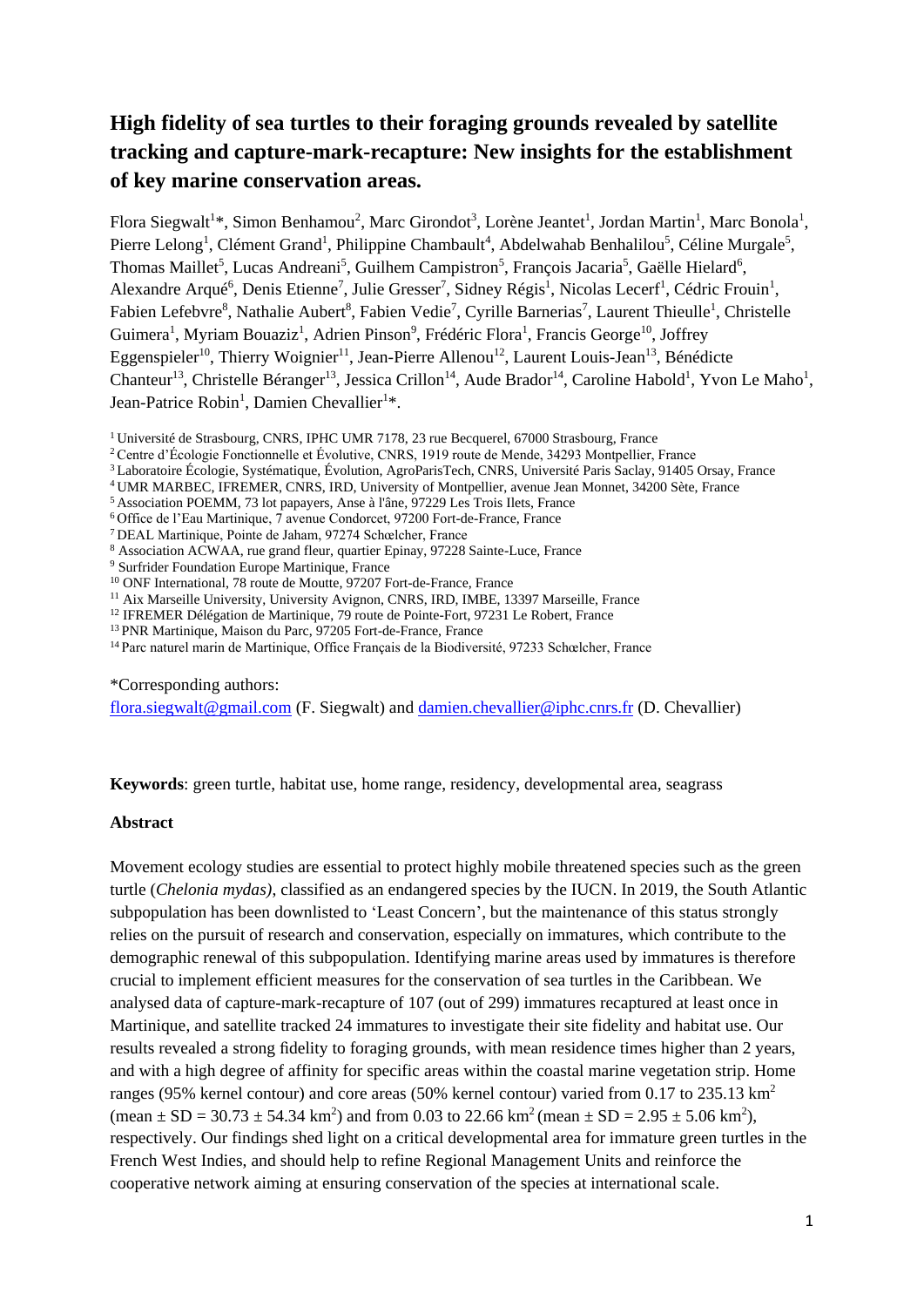#### **1. Introduction**

Studying animal movements is required to understanding their ecology and interactions with human activities (Maxwell et al., 2013). For marine vertebrates such as sea turtles that are distributed over large extents, investigating migratory patterns, habitat use and site fidelity is crucial to implement effective conservation actions in sites heavily used throughout their life cycle.

The green turtle (*Chelonia mydas*) has a complex life cycle involving the use of several habitat types, where the species is exposed to different threats at different life stages (Lutcavage et al., 1997; Musick and Limpus, 1997). The annual number of nesting females is estimated to have decreased by 48 to 67% in three generations (Seminoff, 2004). Despite the classification of the South-Atlantic subpopulation as 'Least Concern' in 2019, due to a simultaneous increase in nesting abundance in the South-Western Atlantic Ocean and Caribbean Sea regions (Broderick and Patricio, 2019; Seminoff, 2004), green turtles fully deserve their status of endangered species on the International Union for Conservation of Nature (IUCN) Red List. Indeed, due to their late maturity (26-36 years; Seminoff, 2004), the state of reproductive females does not reflect current life circumstances and pressures experienced by younger individuals (Bjorndal et al., 2005, 1999). Because reliable data on sex ratios and survival rates across life stages are missing, it is also difficult to derive male and non-reproductive female abundances from breeding female abundances (Broderick and Patricio, 2019), so that current findings may not be representative of the entire regional entity (Seminoff and Shanker, 2008).

One of the greatest issues in implementing effective conservation and management measures of sea turtles at different spatio-temporal scales certainly comes from the difficulty of studying their at-sea behaviour (Wallace et al., 2010). Most studies on sea turtle in natura have focused on females while nesting on land (Bjorndal, 1999). Accordingly, legislation and conservation programmes have widely targeted nesting beaches to protect females, eggs, and hatchlings. Yet, stage-based population models on long-lived turtle species have highlighted the importance of reducing mortality in immatures and subadults to promote population recovery (Crouse et al., 1987; Heppell et al., 1996). While scientists have tried to resolve the mystery of the 'lost years' (i.e. the first 3–5 years spent in the open ocean by juveniles up to 25-35 cm long) using environmental modelling, stable isotopes and satellite tracking (Dalleau et al., 2014; Putman et al., 2012; Reich et al., 2007), there are still major uncertainties concerning the behaviour of immature green turtles once they enter neritic habitats and coastal feeding grounds, which represent key marine habitats for their growth.

After centuries of overharvesting in the Caribbean, the current threats sea turtles face in neritic habitats in this region are incidental captures by local fishing gears, which kill hundreds of individuals each year in their nesting and developmental areas (Dow et al., 2007). Artisanal fishing in the French West Indies, involving more than 2000 fishing boats in Guadeloupe and Martinique, is mainly concentrated on the continental shelf because of its accessibility and the presence of commercially interesting species. Representing 20% of the gear used, bottom nets such as trammel nets and conch fishing gears (non-selective and deployed for long times) are the main cause of bycatch for numerous species, including sea turtles (Louis-Jean, 2019; Louis-Jean et al., 2008). Other prevalent threats to at-sea turtles are vessel collisions, marine debris, pollution and degradation of marine habitats (Dow et al., 2007; Seminoff et al., 2015).

The literature remains scarce about foraging aggregations of immature green turtles in the Lesser Antilles, despite occurrences of such individuals around these islands (Chevalier, 2006; Meylan, 1983). In Martinique, Chambault et al. (2018) evidenced the presence of immatures originating from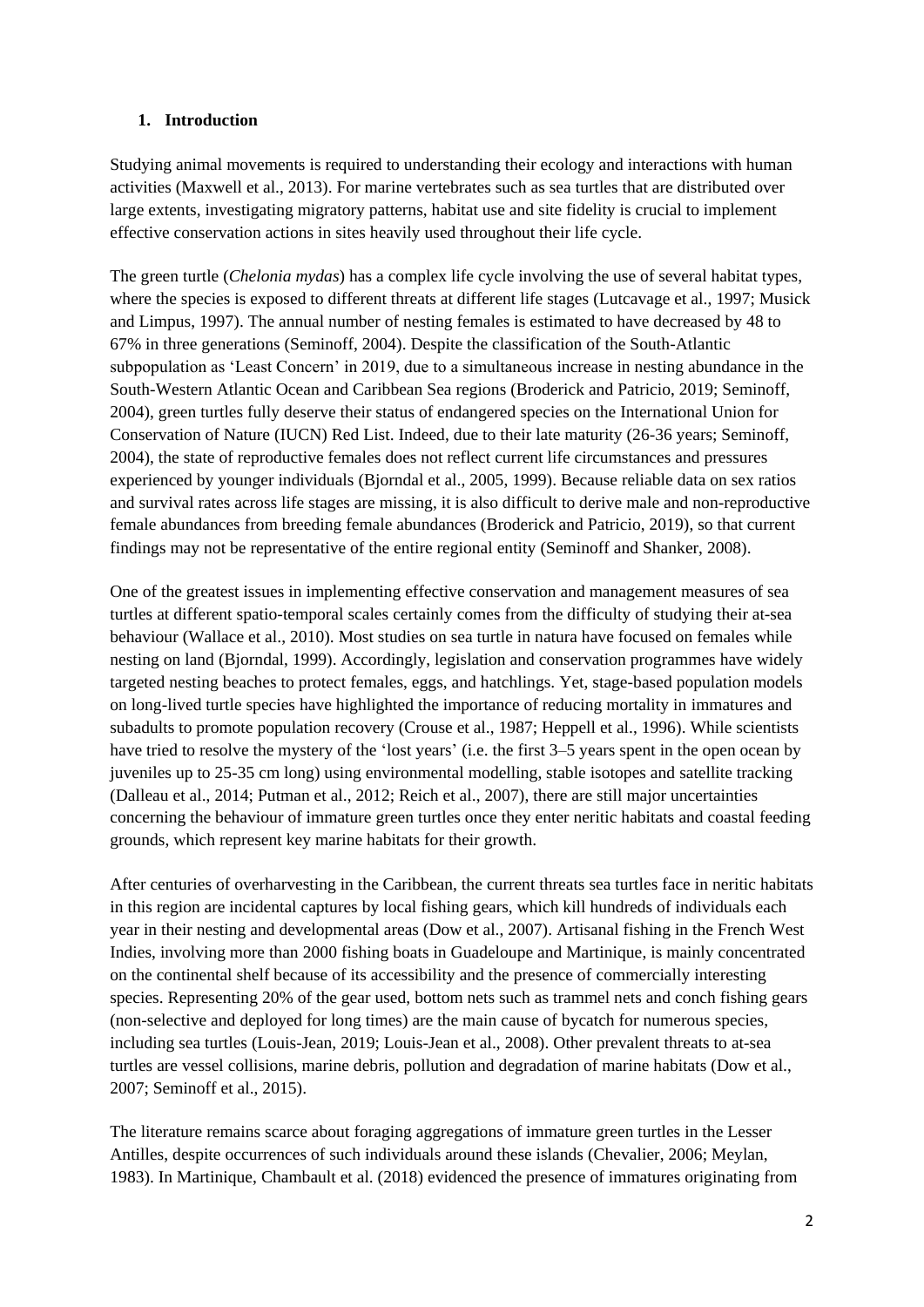different rookeries, among which some individuals departed in migration when approaching sexual maturity. However, much less is known regarding immatures that have not undertaken postdevelopmental migration and to date, their site fidelity and habitat use remain unknown. To fill this gap, we performed the first long-term at-sea study focusing on a green turtle aggregation of immatures in the Lesser Antilles. We collected Capture-Mark-Recapture (CMR) data on immatures along the western coast of Martinique to investigate their habitat use over the long-term and satellite tracked 31 of them to assess their degree of site fidelity. As juvenile green turtles coming back from pelagic waters to neritic foraging grounds (when they are longer than 25–35 cm; Reich et al., 2007) are known to switch gradually from a carnivorous to an omnivorous diet containing generally a substantial proportion of plants (Bjorndal, 1997; Bjorndal et al., 2000; Howell, 2012), we paid particular attention to the use of seagrass meadows. Godley et al. (2003) found that some Brazilian immatures performed medium to long-range movements. Accordingly, we hypothesised that those observed in Martinique may move between the neighbouring islands, where foraging aggregations of immature green turtles have already been reported (Dow et al., 2007).

#### **2. Materials and methods**

#### **2.1. Ethics statements**

This study meets the French legal and ethical requirements. The protocol was approved by the Conseil National de la Protection de la Nature and the French Ministry for Ecology (permit numbers: 2013154-0037 and 201710-0005) and followed the recommendations of the Police Prefecture of Martinique.

#### **2.2. Environment**

Since 2010, we have conducted a Passive Integrated Transponder (PIT)-based monitoring programme in Martinique. Immatures were captured along the coast by freedivers (Bonola et al., 2019; Nivière et al., 2018) at various sites with depths up to 25 m (**Fig. 1)**. Grande Anse (75 ha), Anse du Bourg (25 ha), Anse Chaudière (34 ha) and Petite Anse (42 ha) are large bays where grow algae and the three main phanerogams found in Martinique, i.e. two native species (*Syringodium filiforme* and *Thalassia testudinum*) and one exotic invasive species (*Halophila stipulacea*) (Hily et al., 2010). Anse Noire (6 ha) and Anse Dufour (6 ha) are covered by algae and *H. stipulacea* only. Joras is a shallow rock plate with corals and algae, with a generally strong current at the surface. Le Carbet (11 ha) and Saint-Pierre (88 ha) are two sites with wide beaches, covered mainly with *H. stipulacea.* Le Prêcheur (56 ha) contains seagrass meadows and algae. Distances between capture sites are shown in **Table S1**.

#### **2.3. Site fidelity analysis using CMR data**

The probability to change of residence area, as well as the mean residence time in a bay, were fitted using a multi-state continuous-time hidden Markov model as implemented in the *msm* R package (Jackson, 2011). This type of model assesses the different 'states' of an individual based on observations at arbitrary times that usually do not correspond to the actual times at which the states changed (Meira-Machado et al., 2009). We considered 10 possible states, corresponding to the 10 bays of capture. Our model included the capture probability by session (0.66 to 0.77) and the annual survivorship (0.30 to 0.43, including both true survival and size dependent departure from Martinique). Transition rates were modelled on a daily basis. Two categories of individuals were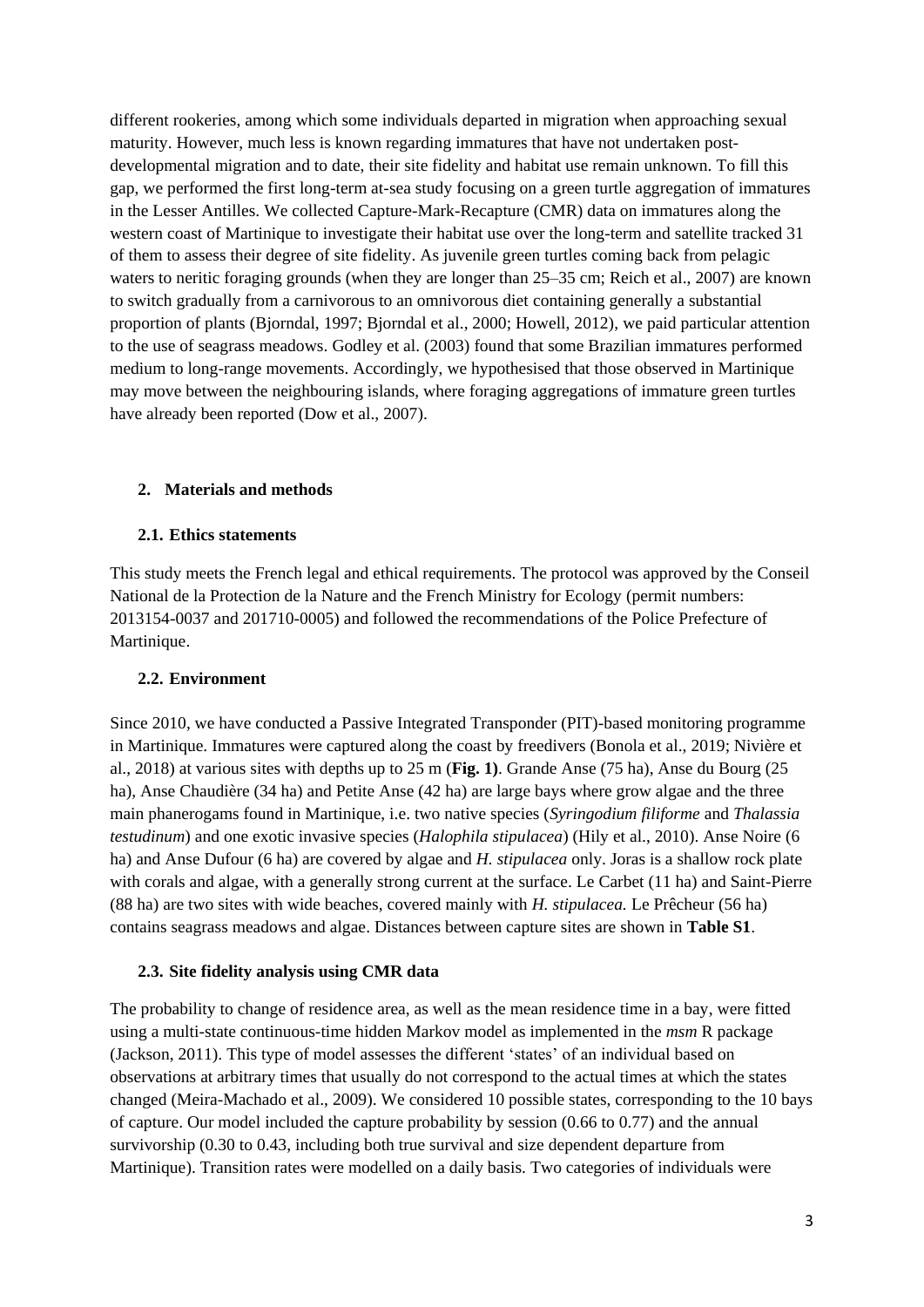considered depending on the Curved Carapace Length (CCL) was smaller or larger than 30 cm. Complementary analyses based on other thresholds (40, 50, 60, and 70 cm) were also performed. The CCL was used as a direct or log-transformed (to normalise the data distribution) covariate in a proportional hazards model (Marshall and Jones, 1995). A comparison of models, with or without covariate, was performed using the Akaike Information Criterion (AIC) and Akaike weight. The distributions of distances between the locations of two successive captures were estimated within 12 months and over the entire study period. The null distribution was built by random permutations involving 10 000 replicates based on the relative capture frequencies and was used to determine the mean distance  $(\pm SE)$  expected if turtles moved at random from one bay to the other.

#### **2.4. Satellite tracking and data pre-processing**

In 2013 and 2015, 19 immatures were equipped with Argos/GPS devices: 11 with Fastloc GPS tags (Wildlife Computers, Redmond, WA, USA) programmed to record a GPS-based location every 4 h (to save battery), but only Argos-based locations could be acquired, and 8 with GPS Satellite Relayed Data Loggers (SRDL, Sea Mammal Research Unit, University of St. Andrews, Scotland) programmed to record a location every 15 min, which were able to acquire a few GPS-based locations in addition to Argos-based ones. The issue certainly came from the lower location of the GPS antenna with respect to the Argos antenna, which prevented the acquisition of GPS locations while individuals tend to breath in a mainly upward attitude. In 2016 and 2017, 12 additional individuals were equipped with Argos tags (SPOT, from Wildlife Computers) (**Table S2**). GPS-based locations represented less than 3% of the whole dataset and were available only for four individuals. When both types of location were available for a particular time, only the GPS-based location was kept. The attachment procedure was described in Baudouin et al. (2015) and Chambault et al. (2015). Animals were released at their capture site. Unrealistic locations, as those occurring on land, involving a speed  $>5$  km.h<sup>-1</sup>, or generating 'hairpin' shapes were removed (Hart and Fujisaki, 2010). Locations recorded after departure from Martinique and corresponding to a post-developmental migration were also excluded.

#### **2.5. Home range and habitat use estimates**

For each of the 24 satellite-tracked turtles that remained in the area for at least 40 days, we checked the stationarity of the distribution of locations using a new segmentation method (Patin et al., 2020; see **Supplementary method S1**). The corresponding Utilisation Distributions (UD) were estimated using the Kernel Density Estimation (KDE) method as implemented in the *adehabitatHR* R package (Calenge, 2006) with an *ad hoc* smoothing parameter (Kie, 2013). Home ranges (HRs) and core areas (CAs) were then computed as the areas within the 95% and 50% cumulative UD isopleths, respectively. However, such areas represent both the magnitude of animal movements and the location measure errors, which may be high when Argos-based. For the three individuals that had at least 50% of good quality locations (#149693, #149695, #149697, **Table S2**), we computed corrected HRs and CAs based on those locations only. For the other individuals, we estimated that the mean location error should be about 1 km, resulting in areas that tended to be overestimated by a factor of 1.8 on average, and which were therefore corrected accordingly (**Supplementary method S2, Table S2**). Habitat use was assessed by plotting UDs on the map of habitat types provided by the Observatoire du Milieu Marin Martiniquais (OMMM, 2009). The potentially favourable habitats (**Fig. 1**) were seagrass meadows (50 km<sup>2</sup>), algal communities (142 km<sup>2</sup>), and communities mixing seagrass and coral  $(15 \text{ km}^2)$ .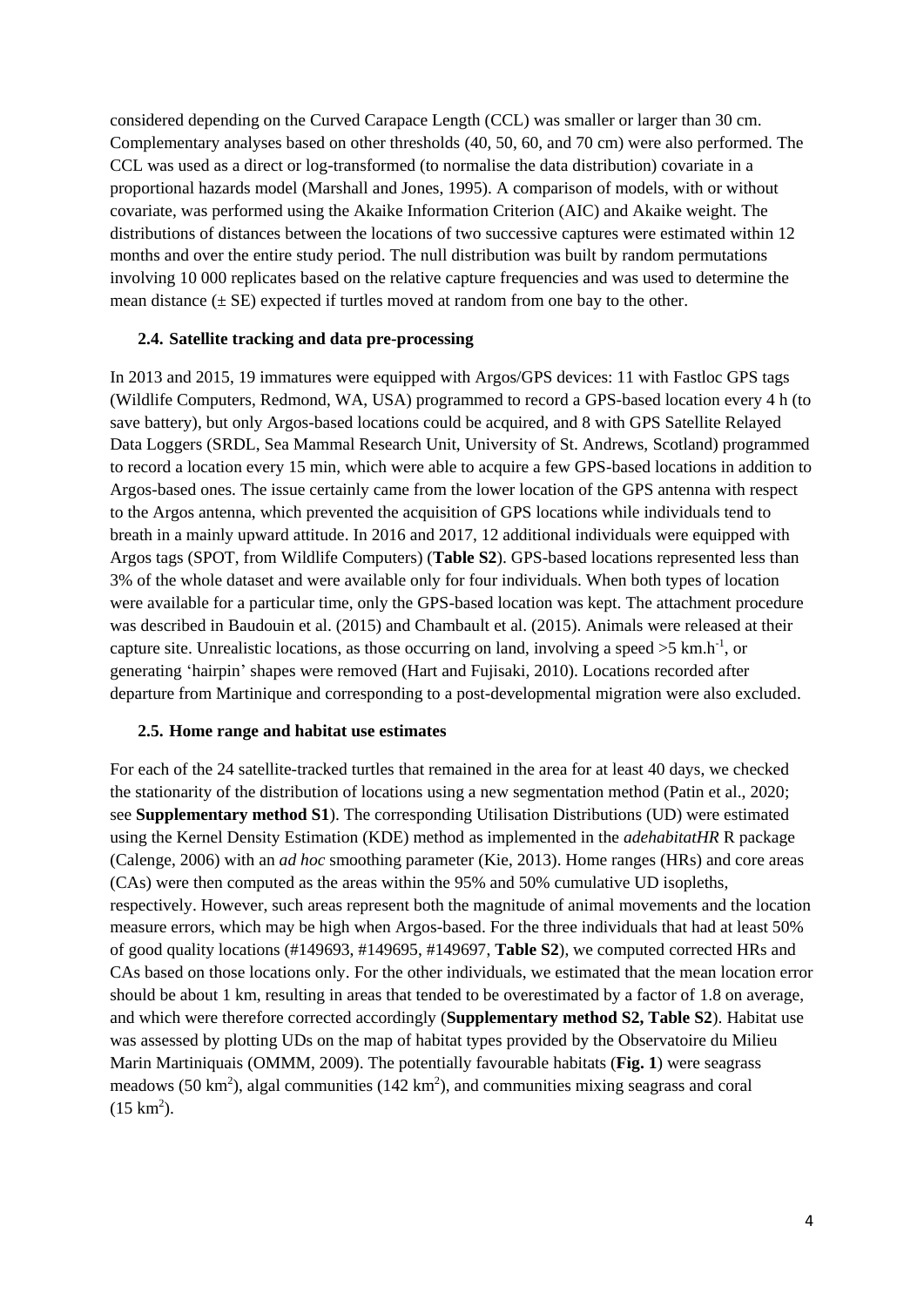#### **3. Results**

#### **3.1. Site fidelity from CMR data**

Between 2010 and 2019, 488 green turtles were captured involving 299 individuals (mean  $\pm$  SD CCL at first capture:  $60.7 \pm 14.1$  cm): 192 individuals were captured only once, while 62 were captured twice, 30 three times, 7 four times, 1 five times, 4 six times, 1 seven times, and 2 nine times. The 189 recapture events (**Table S3**), involving 107 individuals, were used in the analysis of residency. We selected the model without covariate, as it had the lowest AIC and a very high Akaike weight (0.986) (**Table S4**). The fitted daily transition matrix for the selected model is shown in **Table S5**. For any bay, the probability of finding an individual in the same bay from one day to the next (> 0.998) was higher than finding it in another bay. Estimated residence times in the bays (mean  $\pm$  SE) were 15  $\pm$  7 years for Anse du Bourg, 2 ± 1 years for Anse Noire and 74 ± 53 years for Grande Anse (**Table S6**). The distance between two locations of the same turtle was  $24 \pm 24$  m within 12 months,  $158 \pm 48$  m over the entire study period, and  $3986 \pm 86$  m for the null model (**Fig. S1.a-b**).

#### **3.2. Habitat use and site fidelity from tracking data**

Seven individuals (CCL:  $86.9 \pm 3.8$  cm) migrated shortly after being tagged and never returned to Martinique during the tracking period, while 24 turtles (CCL:  $77.1 \pm 8.3$  cm) established their HRs in its vicinity for 42 to 383 days (**Fig. 1 & S2**). The (corrected) HR and CA sizes varied from 0.17 to 235.13 km<sup>2</sup> (mean  $\pm$  SD = 30.73  $\pm$  54.34 km<sup>2</sup>) and from 0.03 to 22.66 km<sup>2</sup> (mean  $\pm$  SD = 2.95  $\pm$  5.06 km<sup>2</sup>), respectively (Table S2). Most individuals remained in nearshore areas and had a single CA (Fig. **1 & S2**). Three of these 24 turtles eventually migrated. All individuals that undertook long-distance migration had a CCL>78.5 cm (in agreement with Chambault et al., 2018). At least nine individuals did not migrate soon after the tracking period: they were recaptured in the following years.

#### **4. Discussion**

This study provides the first long-term at-sea study focusing on immature green turtles in the Lesser Antilles. Based on CMR data and satellite tracking, our results reveal strong fidelity to foraging grounds and high residence times with a high degree of affinity for specific areas within the coastal marine vegetation strip. These areas are concentrated on the seagrass beds of the southwest coast of Martinique. Our results contribute to improving our general understanding of immature sea turtle ecology in their critical developmental area to better define the regional conservation strategy of this endangered species.

#### **4.1. Long-term and year-round residency**

In our study as well as in Chambault et al.'s (2018) one, the individuals that performed postdevelopmental migrations were larger than the resident ones. This suggests they were subadults approaching sexual maturity, leaving Martinique towards adult foraging grounds or breeding sites. These migrants were unlikely to be in transit in Martinique when they were equipped for tracking because half of them had already been captured around the island during previous years (**Table S2**). No satellite-tracked turtles with a CCL<78.5 cm undertook long-distance migration, and some larger individuals also stayed around Martinique. These turtles remained from one to twelve months south of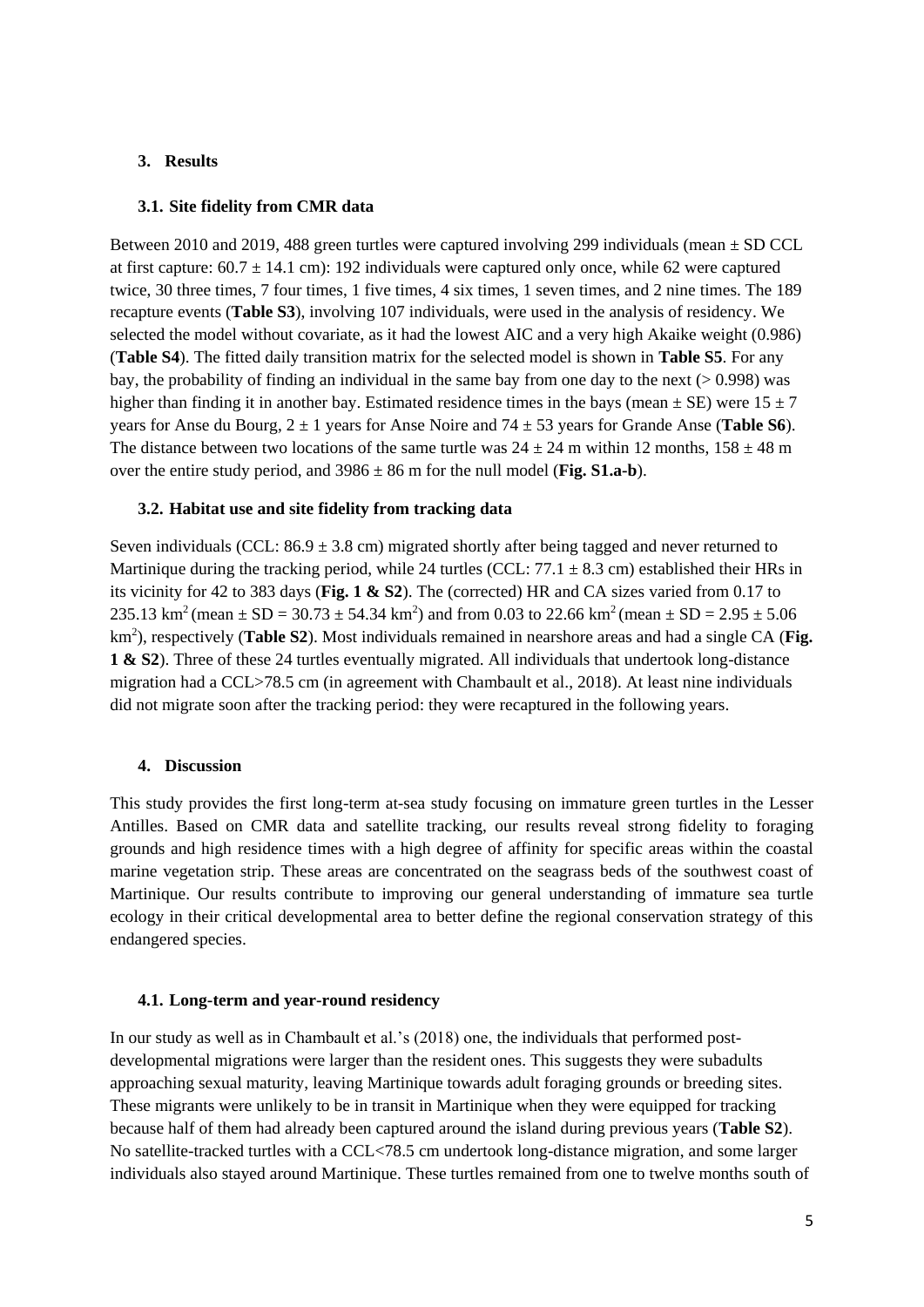Martinique, and for most of them, in a single bay (**Table S2**, **Fig. 1 & S2**). This was confirmed by the CMR analysis, which revealed that turtles were recaptured on average at 160 m from the previous capture site (**Fig. S1.b**). Pilcher (2010) and Colman et al. (2015) found similar, although somewhat larger figures (360–500 m) for Malaysia and Brazil, respectively. Contrary to our hypothesis, no individual moved to neighbouring islands. According to the literature, 0.1 to 9% of immature green turtles are recaptured in sites different from where they were marked (usually tens to hundreds of km apart), thus possibly using several foraging grounds (Bjorndal et al., 2005; Colman et al., 2015; Gallo et al., 2006; Godley et al., 2003; Moncada et al., 2006; Patrício et al., 2011; Senko et al., 2010). Foraging sites philopatry has been evidenced in several species of sea turtles and across lifestages, with some adults returning after breeding migrations to the foraging areas they already used as immatures (Shimada et al., 2020). Green turtles may maintain tight fidelity to foraging grounds for multiple reasons (Broderick et al., 2007; Moran and Bjorndal, 2007; Shimada et al., 2020). They seem to adopt a low-risk strategy, ensuring their long-term survival by staying in familiar environments (Schofield et al., 2010; Shimada et al., 2020).

The fate of PIT-tagged immatures that were not recaptured (about 64% of them) remains perplexing. The most obvious answer – they have left the area – is at variance with the results obtained for tracked individuals, most of them  $($ >75%) remaining in the area for a long time. The assumption of PIT-tag loss is also unlikely, as the probability of losing one PIT-tag was estimated to 0.06 and 0.009 in studies of adult loggerheads (Pfaller et al., 2019) and leatherbacks (Chevallier et al., 2020), respectively. Thus, the non-recaptured individuals may rather have been present but missed, left offshore for their daily activities, or died. Coastal fisheries bycatch is estimated to affect about 800 green turtles annually in Martinique, with a mortality rate of 63.5% (Louis-Jean, 2019). To our knowledge, the only individual we tracked that died is #131347 after ingesting a fishing line. Almost half of the turtles that did not migrate were recaptured in the subsequent years in Martinique. For individuals captured several times, the probability of recapture in the same bay is strong, corroborating the strong site fidelity of immatures to specific bays, with residence times in a timescale of years or decades. Our results are in agreement with other multiple-year CMR studies. In the Bahamas and Malaysia, the longest residence period ranged from 7 to 15 years (Bjorndal et al., 2005; Pilcher, 2010). In Brazil, the longest time interval between first and last capture was estimated to reach 22 years when using fidelity estimation based on size at capture and growth rates (Colman et al., 2015). The high residence times and upper confidence intervals found in Grande Anse may sound surprising, but these figures are influenced by the exceptional presence of large immatures that complete their development and reproduce in Martinique. Moreover, these values are conditioned by the presence of the individuals in the neritic habitats. They do not include data about life expectancy and long-distance migrations observed in individuals approaching sexual maturity. Our results suggest that some foraging grounds may host multiple life stages up to adulthood and reproduction, in agreement with historical records of nesting females in Martinique. As no adults were sighted during monitoring, Martinique should nowadays mainly be used by immatures as temporary developmental habitats, similar to what is commonly observed in the Bahamas, Brazil, Malaysia or Mexico (Bjorndal et al., 2005; Gallo et al., 2006; Pilcher, 2010; Senko et al., 2010).

#### **4.2. Habitat use**

Once corrected to take the location measurement errors into account, the HR and CA sizes in Martinique are smaller than those found for immature green turtles in Florida (HR:  $154 \pm 136$  km<sup>2</sup>, CA:  $22 \pm 22$  km<sup>2</sup>; Hart and Fujisaki, 2010), and in North Carolina (HR:  $85 \pm 48$  km<sup>2</sup>; McClellan and Read, 2009) with Argos-based locations, but consistent with those found for immature and adult green turtles in the Indian Ocean, using Fastloc-GPS data (Chambault et al., 2020; Christiansen et al., 2017).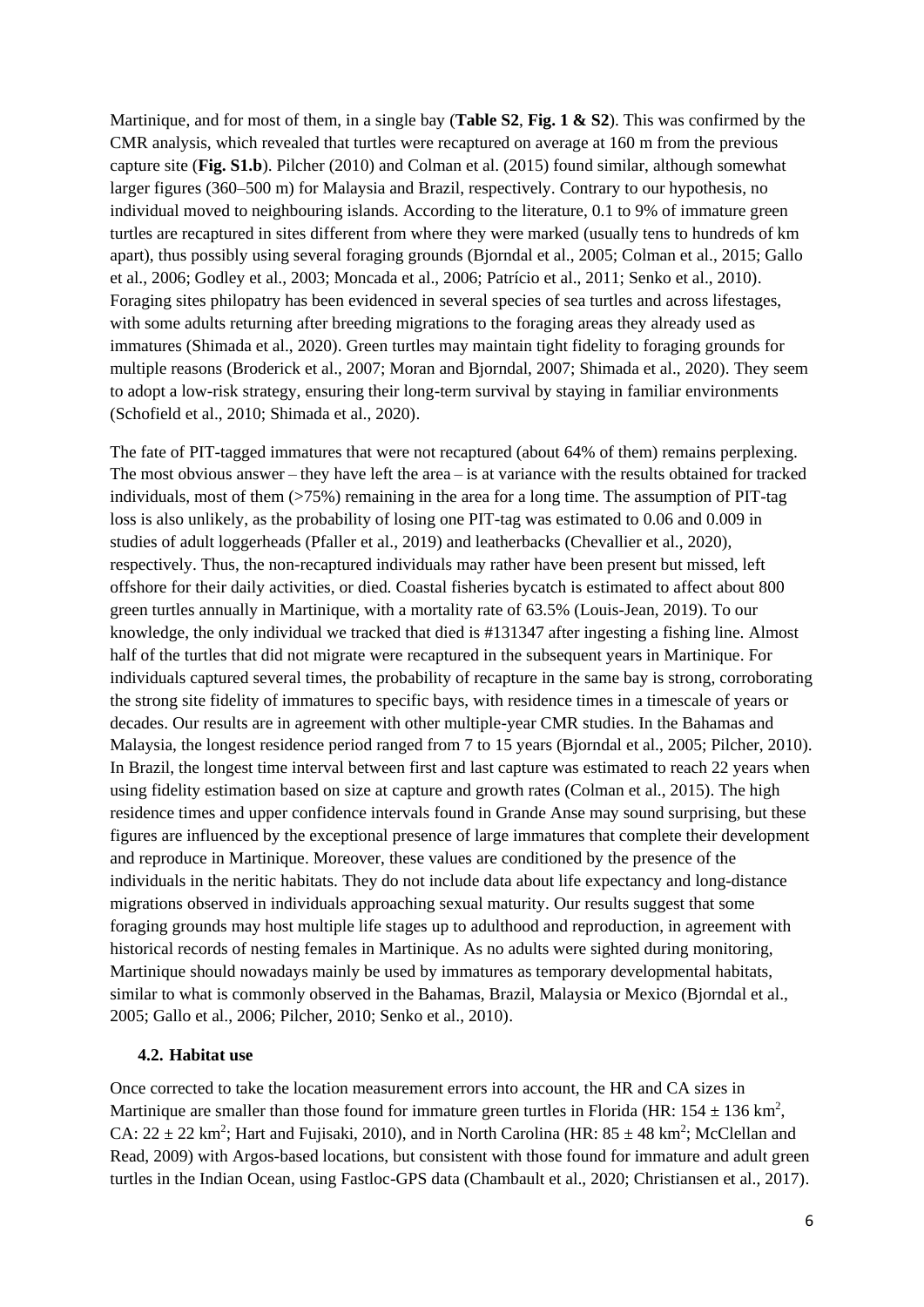The high use of nearshore areas likely results from foraging on seagrass. Most of the tracked individuals spent their time within Grande Anse and Anse du Bourg, where multi-species seagrass meadows are found (i.e. composed of *S. filiforme*, *T. testudinum,* and the invasive species *H. stipulacea)*. Although green turtle's diet is not restricted to plants, immatures and adults can be considered the only herbivorous sea turtles (Bjorndal, 1997). The preference for seagrass or algae may be influenced by multiple factors, like plant biomass and availability (Ballorain et al., 2010; López-Mendilaharsu et al., 2008). *T. testudinum* is the main component of green turtles' diet in the Caribbean (Bjorndal, 1997), but the other two species are also occasionally consumed (Christianen et al., 2018; Mendonça, 1983; Whitman et al., 2019). Individual variability in diet preferences should reduce intraspecific competition for food resources, allowing numerous individuals to share the same foraging area (Svanbäck and Bolnick, 2005). Individuals inhabiting Anse Noire may use this particular area for a shorter period, and restrict less their activity to the bay itself due to the presence of monospecific stands of *H. stipulacea*. It is surprising that turtles concentrated so much in the specific area of 'Les Anses d'Arlet' (a series of five contiguous bays), whereas seagrass meadows are widespread all along the southern areas of the Caribbean coast. Prospecting along the coast further north and south of 'Les Anses d'Arlet' revealed very low to null densities of turtles. It likely indicates that other environmental factors (e.g. currents, swell, water depth, clarity and quality, predators, human disturbance) may have deterred turtles from establishing in these areas.

Some individuals appeared to use offshore areas sporadically. Although this behaviour may be linked to feeding on gelatinous animals in the water column (Bjorndal, 1997; Howell, 2012), we cannot exclude that this may just reflect the occurrence of erroneous Argos-based locations. Two turtles settled in the bay of Fort-de-France, which provides algae and seagrass and is fringed by a mangrove. Mangrove compounds have been regularly found in mouth and gut contents of green turtles, and juveniles have already been reported inhabiting mangroves (Chambault et al., 2020; Guebert-Bartholo et al., 2011). A few Martinican turtles may feed in this habitat, in relation with specific physiological adaptations (to digest fruits, algae, and highly energetic animal prey; Bjorndal et al., 2000).

Other factors such as body condition in relation to predation risk (review by Hays, 2008), intraspecific competition (Svanbäck and Bolnick, 2005), or behavioural plasticity (Chambault et al., 2020) may drive individuals to settle in various, including seldom-used, habitats. Site selection has been demonstrated to potentially affect size-specific growth rates, with individuals growing slowly moving from lower to higher quality habitats (Bjorndal et al., 2000). Individuals displaying exploratory behaviour may be disadvantaged by their body condition or low competitiveness, whereas turtles staying in a single site may have higher growth rates. On the other hand, variability in HR size may be attributed to resource availability, distribution, density, patchiness and nutritional quality, in relation to turtle body condition and energy requirements (Christiansen et al., 2017; Seminoff et al., 2002; Van De Merwe et al., 2009). A recent study highlighted that, in Martinique, immature green turtles caught in years associated with high net primary production were heavier than expected with respect to their size (Bonola et al., 2019). Individuals exploiting habitats with higher food quality and seagrass density should occupy smaller areas (Mendonça, 1983; Renaud et al., 1995; Seminoff et al., 2002; Whiting and Miller, 1998). Areas exploited by green turtles in the southwestern coast of Martinique, and especially in 'Les Anses d'Arlet', should therefore provide denser and more profitable resources than elsewhere.

Even though sea turtles are considered solitary, recent studies have evidenced the existence of social interactions, in the form of antagonistic behaviours in loggerheads (Schofield et al., 2007a, 2007b). In Martinique, we frequently observe immature green turtles resting or foraging in groups from two to six individuals. It is however unclear whether this correspond to simple aggregations (individuals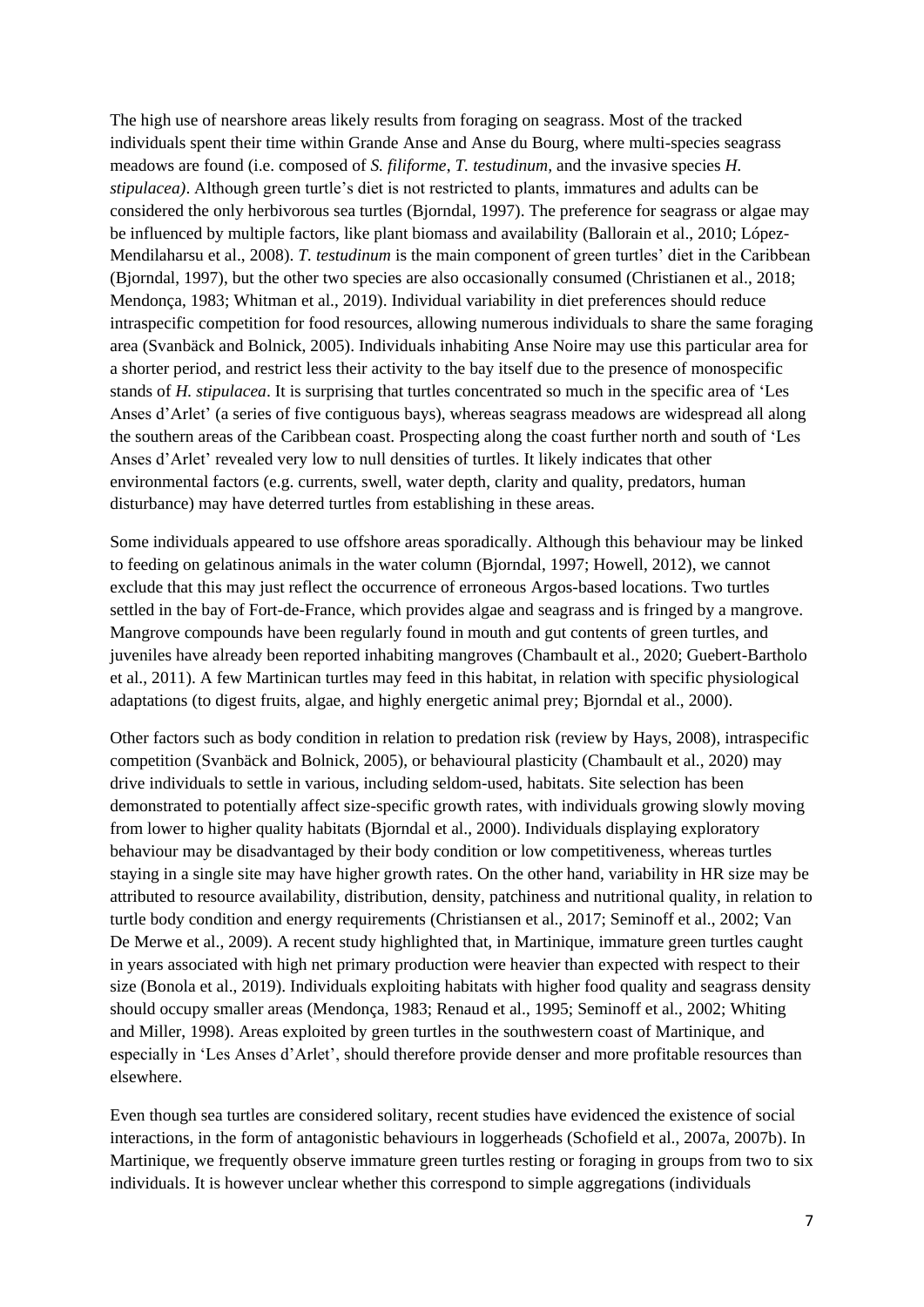attracted by the same sites) or to congregations (individuals attracted to each other). Gathering may be a way to decrease risk per capita and increase predator detection (Bednekoff, 2007) or vigilance towards humans. These individuals also occasionally come into contact with each other. These observations offer new perspectives on acoustic communication between sea turtles (Ferrara et al., 2014; McKenna et al., 2019). Like nest environments or arribadas of olive ridley turtles, foraging hotspots offer an interesting context for investigating the sociality and communication in these species, and for trying to understand what the benefits of these groupings might be.

#### **5. Conclusion & conservation implications**

Our results suggest that immature green turtles in Martinique are long-term residents, which restrict their space use to a small developmental area along the southwestern coast, before emigrating towards foraging and reproduction areas used by adults (the Eastern Caribbean and in particular Surinamese and French Guianese beaches, but also the Northern Western Caribbean, Southwest Atlantic and Southeast Atlantic; Chambault et al., 2018). There are many examples where movement ecology studies of mobile species have induced changes in conservation practice, from grizzly bears to albatross, including sea turtles (Fraser et al., 2018; Hays et al., 2019). However, few studies have used both CMR and satellite-tracking to investigate site fidelity in sea turtles (e.g. Godley et al., 2003; Shimada et al., 2020). In Martinique, the year-round and restricted distribution of green turtles over the coastal region of 'Les Anses d'Arlet' combined with a high turtle abundance and intense tourism activity should foster the delineation of Marine Protected Areas in consultation with sea stakeholders, which would certainly be profitable for many other species. The presence of turtles benefits directly the development of ecotourism and fishing (Louis-Jean, 2019) because, as megaherbivores, green turtles are essential for maintaining ecosystem functions and specific diversity (Thayer et al., 1984). Nevertheless, they may be threatened by the arrival of *H. stipulacea* in the Caribbean (Ruiz and Ballantine, 2004)*,* which takes over indigenous seagrass that originally constituted a substantial part of their diet. Studying small-scale habitat use, food selection, and activity budget is required to investigate the impacts of *H. stipulacea*, and the additional effects of turtle-watching and boating activities on habitat modification, turtle behaviour and growth. Priority zones with stronger legislation should be designed based on the areas preferentially used by green turtles, to reduce mortality caused by collisions with motorised vehicles, damages to seagrass meadows caused by boat chains and anchors, and prohibit turtle-watching by tour operators in order to limit the disturbance of sea turtles. Subsequently, it would be interesting to determine the reasons why turtles do not use other seagrass areas around Martinique to possibly define additional protected areas if the absence of turtles is linked to human activities that could be regulated.

Protecting green turtles of Martinique is vital for this species survival in this part of the world, in agreement with the recent recognition of *C. mydas* as Critically Endangered on the French Red List of threatened species in Martinique (UICN Comité français et al., 2020). As a major developmental area for immatures, this island represents a non-negligible source of future breeders for the Caribbean and South Atlantic basins (Chambault et al., 2018). Threat mitigation on these primary use areas appears essential for the conservation of this long-lived species exhibiting strong-site fidelity. Nevertheless, once subadults migrate, they are no more protected by the French legislation. Less than half of the Eastern Caribbean countries enforce complete protection of sea turtles, despite their international status of threatened species. Where turtle legal fisheries exist, there are no maximum size limits for atsea stages, so that large immatures and adults - which have a high reproductive value (i.e. based on their future reproductive contribution to the population; Frazer, 1989) - remain at risk (Dow et al.,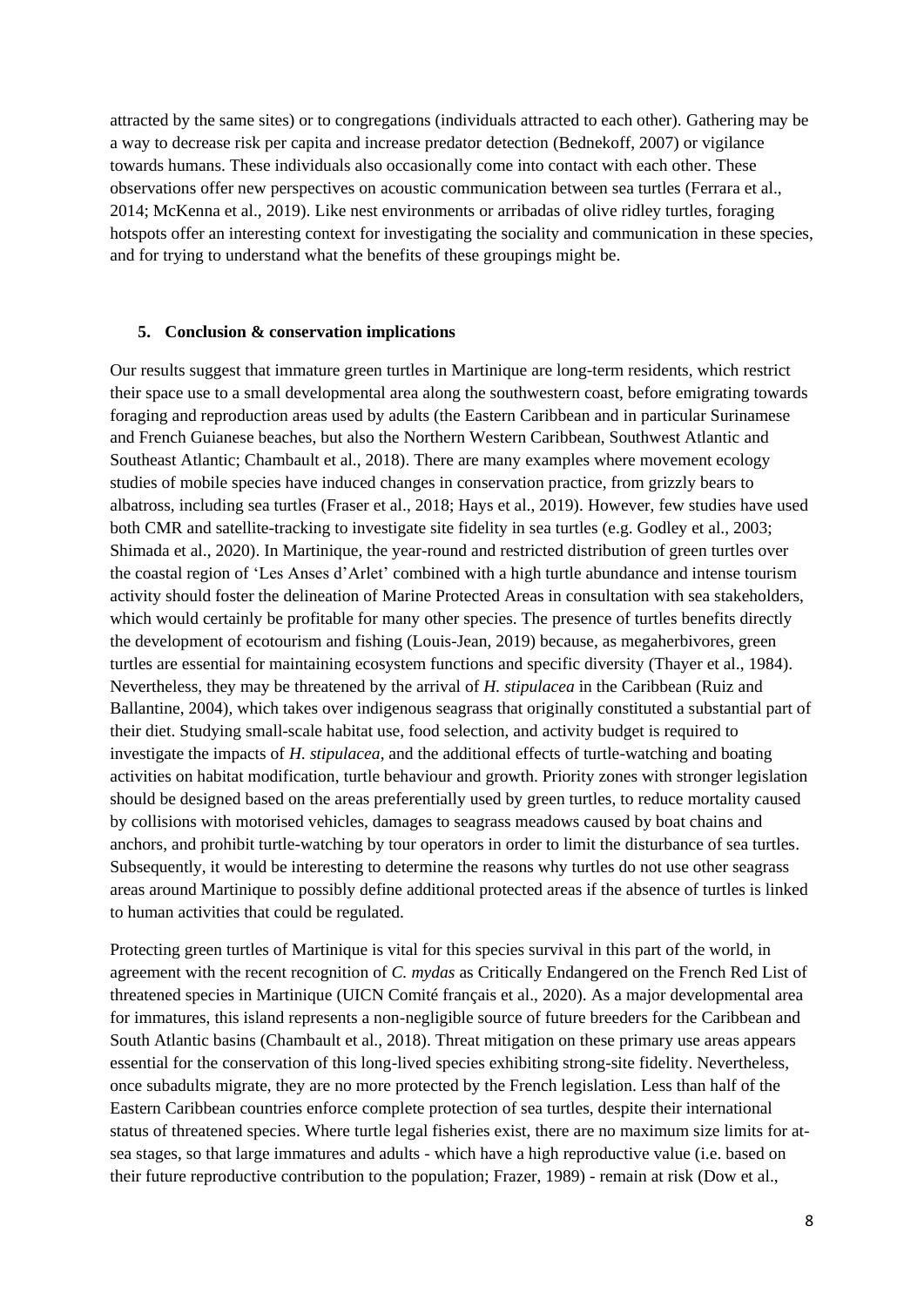2007). On islands where turtles are under complete protection, exploitation and trade remain common, revealing failure in law enforcement or inadequate penalties.

Locating highly used mixed-stock developmental areas and describing connectivity between foraging grounds used by immatures, subadults and adults inside the Caribbean may help to refine Regional Management Units and improve their effectiveness (Wallace et al., 2010). Cooperation between countries and adequacy of management measures beyond borders, along with a strong collaboration between politics, scientists and sea stakeholders at the local and regional scales, is therefore required to ensure the survival of immature green turtles in the Caribbean.

#### **Declaration of competing interest**

The authors declare that they have no known competing financial interests or personal relationships that could have appeared to influence the work reported in this paper.

#### **Acknowledgements**

The authors thank the DEAL, ODE, ONCFS, ONEMA, SMPE, ONF and PNR of Martinique, Surfrider Foundation, Carbet des Sciences, Aliotis plongée, Plongée-Passion, the schools Cassien Sainte-Claire and Petit Manoir for their technical support and field assistance. We are grateful to the volunteers and freedivers for their participation in field operations and we thank the anonymous reviewers for their constructive comments.

#### **Funding sources**

This study was carried out within the framework of the Plan National d'Action Tortues Marines de Martinique (PNATMM). It was co-financed by the FEDER and DEAL Martinique (European Union, Conventions 2012/DEAL/0010/4-4/31882 & 2014/DEAL/0008/4-4/32947), ODE Martinique (Conventions 014-03-2015 and 180126), CNRS (Subvention Mission pour l'Interdisciplinarité), ERDF fund (Convention CNRS-EDF-juillet 2013) and Fondation de France (Subvention Fondation Ars Cuttoli Paul Appell). Support for the ANTIDOT project was appreciated (Pépinière Interdisciplinaire Guyane, Mission pour l'Interdisciplinarité, CNRS).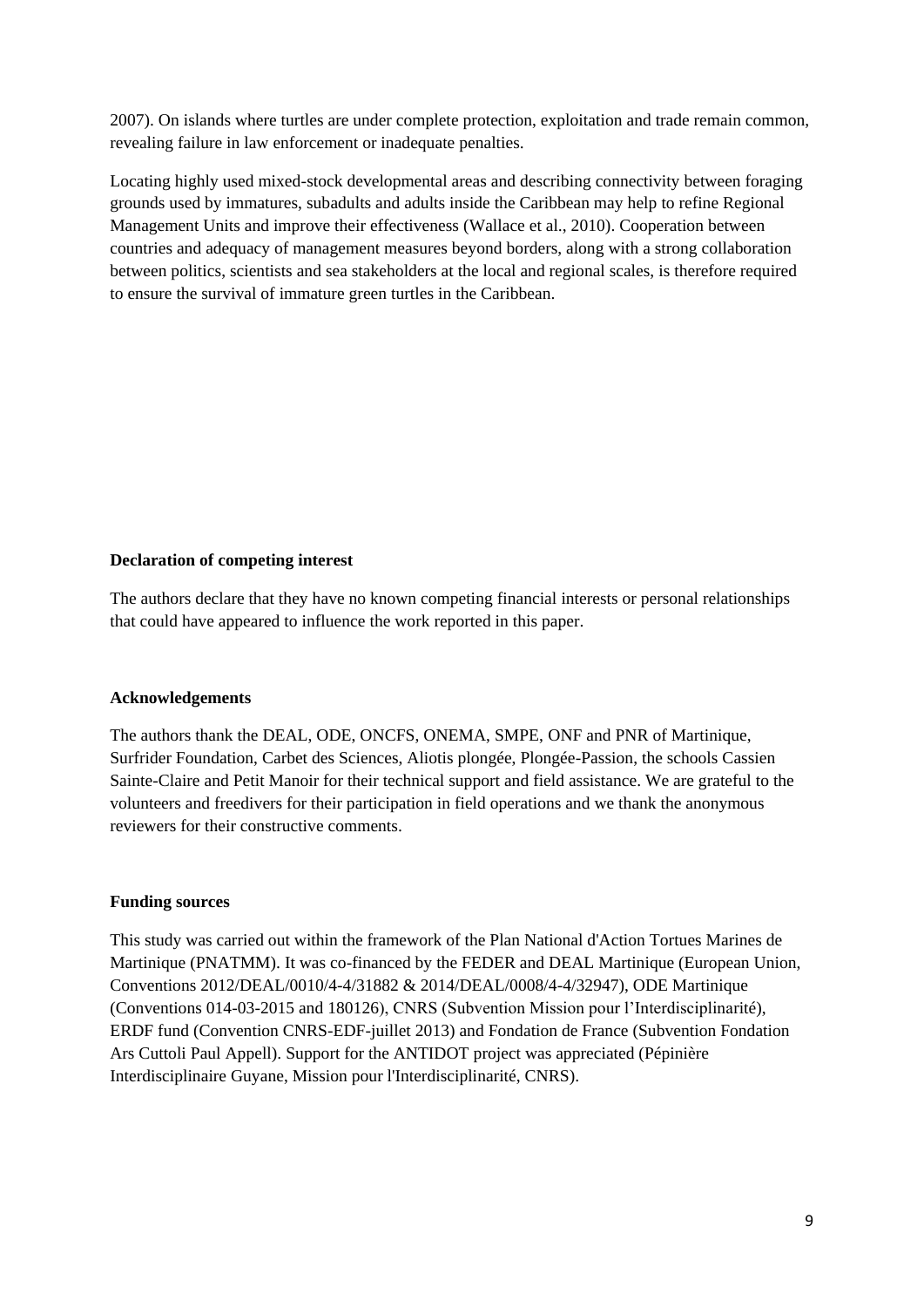#### **References**

- Ballorain, K., Ciccione, S., Bourjea, J., Grizel, H., Enstipp, M., Georges, J.-Y.Y., 2010. Habitat use of a multispecific seagrass meadow by green turtles *Chelonia mydas* at Mayotte Island. Mar. Biol. 157(12), 2581–2590. https://doi.org/10.1007/s00227-010-1520-7
- Baudouin, M., de Thoisy, B., Chambault, P., Berzins, R., Entraygues, M., Kelle, L., Turny, A., Le Maho, Y., Chevallier, D., 2015. Identification of key marine areas for conservation based on satellite tracking of post-nesting migrating green turtles (*Chelonia mydas*). Biol. Conserv. 184, 36–41. https://doi.org/10.1016/j.biocon.2014.12.021
- Bednekoff, P.A., 2007. Danger often depends on group size, in: Stephens, D.W., Brown, J.S., Ydenberg, R.C. (Eds.), Foraging: Behaviour and Ecology. University of Chicago Press, Chicago & London, pp. 319–324.
- Bjorndal, K.A., 1999. Priorities for research in foraging habitats, in: Eckert, K.L., Bjorndal, K.A., Abreu-Grobois, F.A., Donnelly, M. (Eds.), Research and Management Techniques for the Conservation of Sea Turtles, vol. 4. IUCN/SSC Marine Turtle Specialist Group Publication, pp. 12–14.
- Bjorndal, K.A., 1997. Foraging ecology and nutrition of sea turtles, in: Lutz, P.L., Musick, J.A. (Eds.), The Biology of Sea Turtles, vol. I. CRC Press, Boca Raton, Florida, pp. 199–231.
- Bjorndal, K.A., Bolten, A.B., Chaloupka, M.Y., 2005. Evaluating trends in abundance of immature green turtles, *Chelonia mydas*, in the Greater Caribbean. Ecol. Appl. 15(1), 304–314. https://doi.org/10.1890/04-0059
- Bjorndal, K.A., Bolten, A.B., Chaloupka, M.Y., 2000. Green turtle somatic growth model: evidence for density dependence. Ecol. Appl. 10(1), 269–282. https://doi.org/10.1890/1051- 0761(2000)010[0269:GTSGME]2.0.CO;2
- Bjorndal, K.A., Wetherall, J.A., Bolten, A.B., Mortimer, J.A., 1999. Twenty-six years of green turtle nesting at Tortuguero, Costa Rica: an encouraging trend. Conserv. Biol. 13(1), 126–134. https://doi.org/10.1046/j.1523-1739.1999.97329.x
- Bonola, M., Girondot, M., Robin, J.-P., Martin, J., Siegwalt, F., Jeantet, L., Lelong, P., Grand, C., Chambault, P., Etienne, D., Gresser, J., Hielard, G., Arqué, A., Régis, S., Lecerf, N., Frouin, C., Lefebvre, F., Sutter, E., Vedie, F., Barnerias, C., Thieulle, L., Bordes, R., Guimera, C., Aubert, N., Bouaziz, M., Pinson, A., Flora, F., Duru, M., Benhalilou, A., Murgale, C., Maillet, T., Andreani, L., Campistron, G., Sikora, M., Rateau, F., George, F., Eggenspieler, J., Woignier, T., Allenou, J.-P., Louis-Jean, L., Chanteur, B., Béranger, C., Crillon, J., Brador, A., Habold, C., Le Maho, Y., Chevallier, D., 2019. Fine scale geographic residence and annual primary production drive body condition of wild immature green turtles (*Chelonia mydas*) in Martinique Island (Lesser Antilles). Biol. Open 8, bio048058, 1–10. https://doi.org/10.1242/bio.048058
- Broderick, A., Patricio, A., 2019. *Chelonia mydas* South Atlantic subpopulation., The IUCN Red List of Threatened Species 2019: e.T142121866A142086337.
- Broderick, A.C., Coyne, M.S., Fuller, W.J., Glen, F., Godley, B.J., 2007. Fidelity and over-wintering of sea turtles. Proc. R. Soc. B Biol. Sci. 274(1617), 1533–1538. https://doi.org/10.1098/rspb.2007.0211
- Calenge, C., 2006. The package "adehabitat" for the R software: A tool for the analysis of space and habitat use by animals. Ecol. Modell. 197(3–4), 516–519. https://doi.org/10.1016/j.ecolmodel.2006.03.017
- Chambault, P., Dalleau, M., Nicet, J., Mouquet, P., Ballorain, K., Jean, C., 2020. Contrasted habitats and individual plasticity drive the fine scale movements of juvenile green turtles in coastal ecosystems. Mov. Ecol. 8(1), 1–15. https://doi.org/10.1186/s40462-019-0184-2
- Chambault, P., de Thoisy, B., Huguin, M., Martin, J., Bonola, M., Etienne, D., Gresser, J., Hiélard, G., Mailles, J., Védie, F., Barnerias, C., Sutter, E., Guillemot, B., Dumont-Dayot, É., Régis, S., Lecerf, N., Frouin, C., Aubert, N., Guimera, C., Bordes, R., Thieulle, L., Duru, M., Bouaziz, M., Pinson, A., Flora, F., Queneherve, P., Woignier, T., Allenou, J.-P., Cimiterra, N., Benhalilou, A., Murgale, C., Maillet, T., Rangon, L., Chanteux, N., Chanteur, B., Béranger, C., Le Maho, Y., Petit, O., Chevallier, D., 2018. Connecting paths between juvenile and adult habitats in the Atlantic green turtle using genetics and satellite tracking. Ecol. Evol. 8, 12790–12802. https://doi.org/10.1002/ece3.4708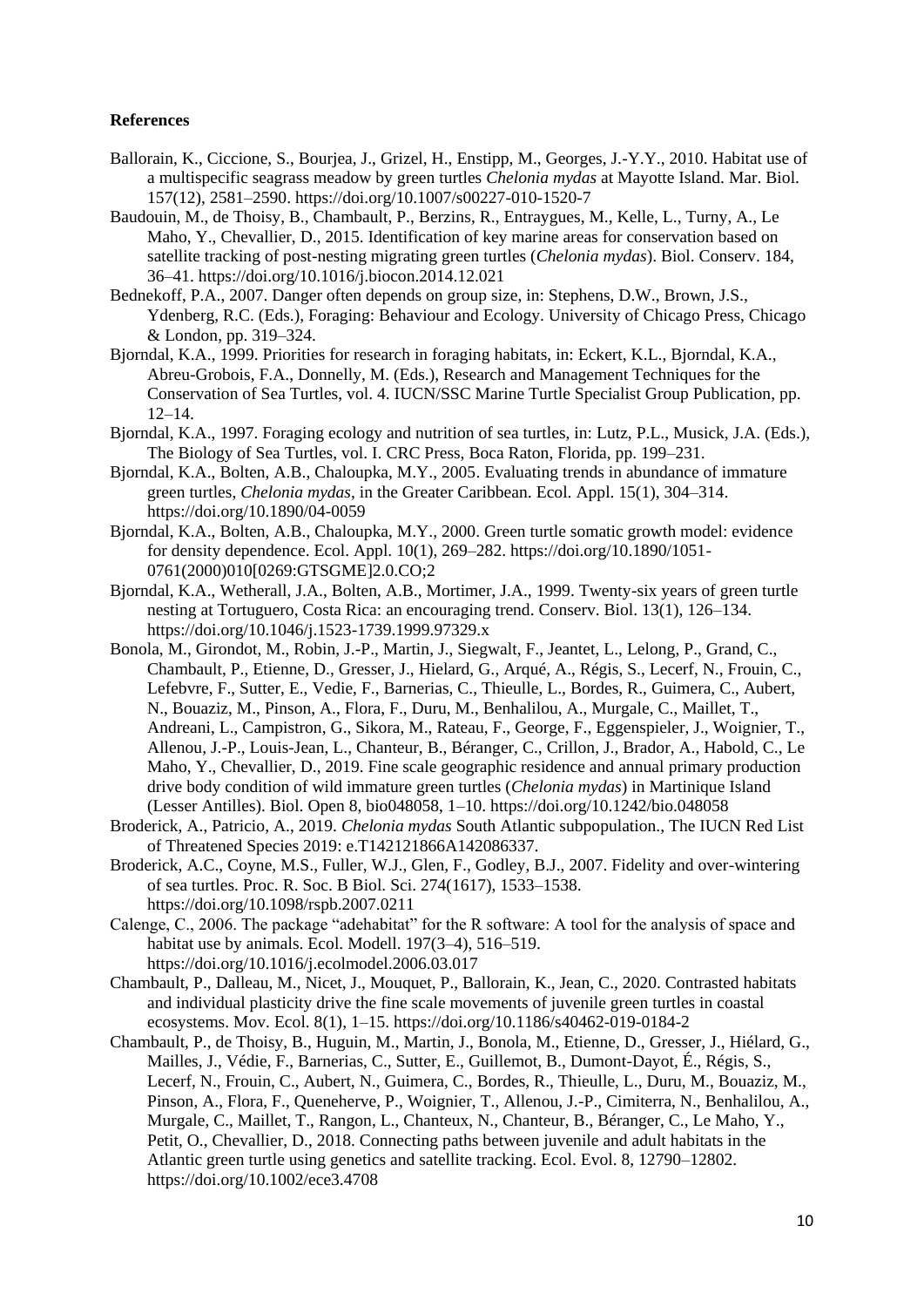- Chambault, P., Pinaud, D., Vantrepotte, V., Kelle, L., Entraygues, M., Guinet, C., Berzins, R., Bilo, K., Gaspar, P., De Thoisy, B., Le Maho, Y., Chevallier, D., 2015. Dispersal and diving adjustments of the green turtle *Chelonia mydas* in response to dynamic environmental conditions during post-nesting migration. PLoS One 10(9), 1–19. https://doi.org/10.1371/journal.pone.0137340
- Chevalier, J., 2006. Plan de restauration des tortues marines des Antilles françaises. Office National de la Chasse et de la Faune Sauvage, Direction Régionale Outre Mer. Pointe-à-Pitre, Guadeloupe.
- Chevallier, D., Girondot, M., Berzins, R., Chevalier, J., de Thoisy, B., Fretey, J., Kelle, L., Lebreton, J., 2020. Survival and breeding interval of an endangered marine vertebrate, the leatherback turtle *Dermochelys coriacea*, in French Guiana. Endanger. Species Res. 41, 153–165. https://doi.org/10.3354/esr01013
- Christianen, M.J.A., Smulders, F.O.H., Engel, M.S., Nava, M.I., Willis, S., Debrot, A.O., Palsbøll, P.J., Vonk, J.A., Becking, L.E., 2018. Megaherbivores may impact expansion of invasive seagrass in the Caribbean. J. Ecol. 107(May), 1–13. https://doi.org/10.1111/1365-2745.13021
- Christiansen, F., Esteban, N., Mortimer, J.A., Dujon, A.M., Hays, G.C., 2017. Diel and seasonal patterns in activity and home range size of green turtles on their foraging grounds revealed by extended Fastloc-GPS tracking. Mar. Biol. 164(1), 1–11. https://doi.org/10.1007/s00227-016- 3048-y
- Colman, L.P., Patrício, A.R.C., McGowan, A., Santos, A.J.B., Marcovaldi, M.Â., Bellini, C., Godley, B.J., 2015. Long-term growth and survival dynamics of green turtles (*Chelonia mydas*) at an isolated tropical archipelago in Brazil. Mar. Biol. 162(1), 111–122. https://doi.org/10.1007/s00227-014-2585-5
- Crouse, D.T., Crowder, L.B., Caswell, H., 1987. A stage-based population model for loggerhead sea turtles and implications for conservation. Ecology 68(5), 1412–1423. https://doi.org/10.2307/1939225
- Dalleau, M., Benhamou, S., Sudre, J., Ciccione, S., Bourjea, J., 2014. The spatial ecology of juvenile loggerhead turtles (*Caretta caretta*) in the Indian Ocean sheds light on the "lost years" mystery. Mar. Biol. 161(8), 1835–1849. https://doi.org/10.1007/s00227-014-2465-z
- Dow, W., Eckert, K.L., Palmer, M., Kramer, P., 2007. An atlas of sea turtle nesting habitat for the Wider Caribbean region, WIDECAST Technical Report.
- Ferrara, C.R., Vogt, R.C., Giles, J.C., Kuchling, G., 2014. Chelonian vocal communication, in: Witzany, G. (Ed.), Biocommunication of Animals. Springer, Dordrecht, pp. 261–274. https://doi.org/10.1007/978-94-007-7414-8
- Fraser, K.C., Davies, K.T.A., Davy, C.M., Ford, A.T., Flockhart, D.T.T., Martins, E.G., 2018. Tracking the conservation promise of movement ecology. Front. Ecol. Evol. 6, 150, 1–8. https://doi.org/10.3389/fevo.2018.00150
- Frazer, N.B., 1989. Management options: a philosophical approach to population models, in: Ogren, L. (Ed.), Proceedings of the Second Western Atlantic Turtle Symposium. NOAA Technical Memorandum NMFS-SEFC-226. U. S. Department of Commerce. Miami, pp. 198–207.
- Gallo, B.M.G., Macedo, S., Giffoni, B. de B., Becker, J.H., Barata, P.C.R., 2006. Sea turtle conservation in Ubatuba, southeastern Brazil, a feeding area with incidental capture in coastal fisheries. Chelonian Conserv. Biol. 5(1), 93–101. https://doi.org/10.2744/1071- 8443(2006)5[93:stcius]2.0.co;2
- Godley, B.J., Lima, E.H.S.M., Åkesson, S., Broderick, A.C., Glen, F., Godfrey, M.H., Luschi, P., Hays, G.C., 2003. Movement patterns of green turtles in Brazilian coastal waters described by satellite tracking and flipper tagging. Mar. Ecol. Prog. Ser. 253, 279–288. https://doi.org/10.3354/meps253279
- Guebert-Bartholo, F.M., Barletta, M., Costa, M.F., Monteiro-Filho, E.L.A., 2011. Using gut contents to assess foraging patterns of juvenile green turtles *Chelonia mydas* in the Paranaguá Estuary, Brazil. Endanger. Species Res. 13, 131–143. https://doi.org/10.3354/esr00320
- Hart, K.M.K., Fujisaki, I., 2010. Satellite tracking reveals habitat use by juvenile green sea turtles *Chelonia mydas* in the Everglades, Florida, USA. Endanger. Species Res. 11(3), 221–232. https://doi.org/10.3354/esr00284
- Hays, G.C., 2008. Sea turtles: a review of some key recent discoveries and remaining questions. J. Exp. Mar. Bio. Ecol. 356, 1–7. https://doi.org/10.1016/j.jembe.2007.12.016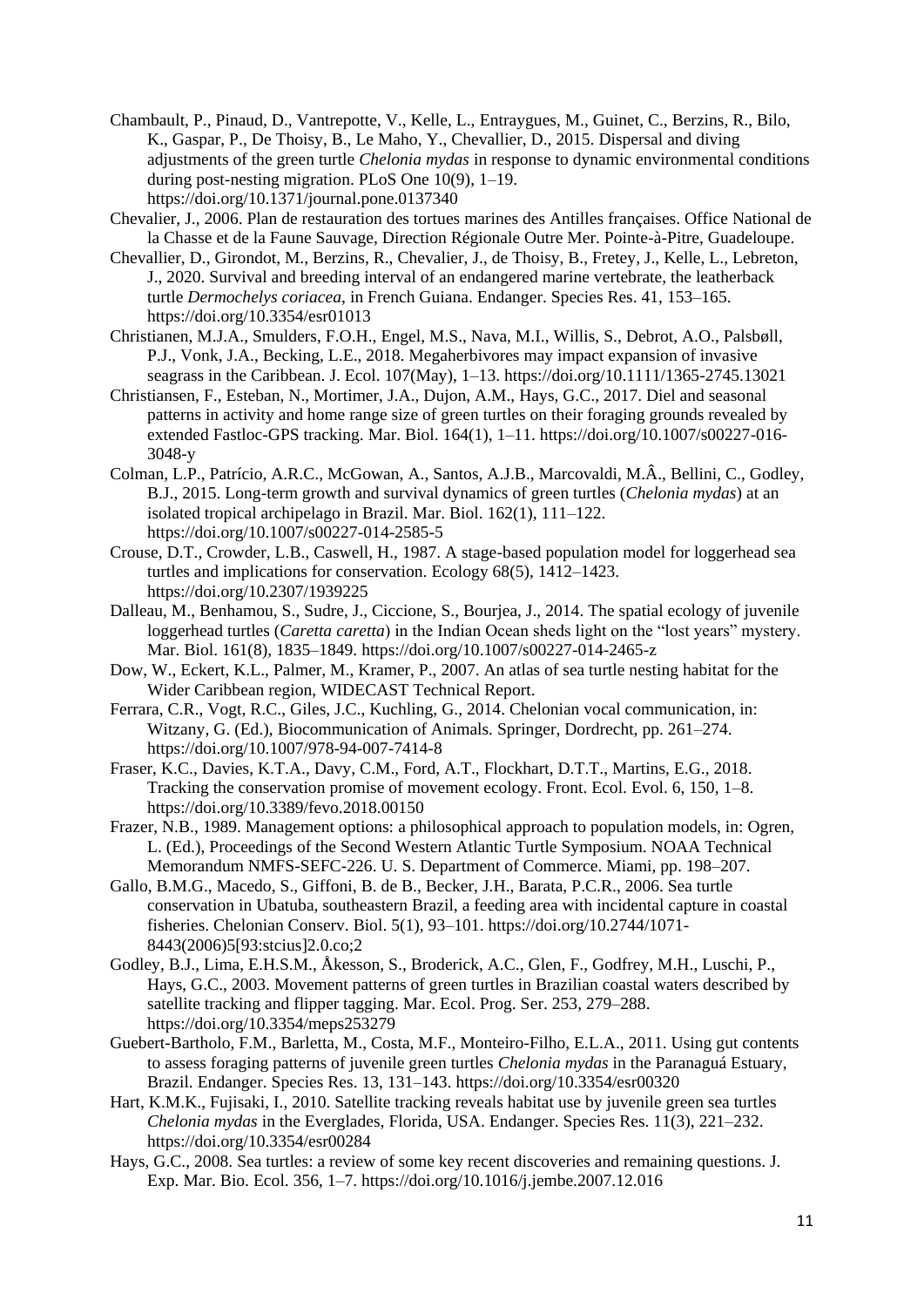- Hays, G.C., Bailey, H., Bograd, S.J., Bowen, W.D., Campagna, C., Carmichael, R.H., Casale, P., Chiaradia, A., Costa, D.P., Cuevas, E., Nico de Bruyn, P.J., Dias, M.P., Duarte, C.M., Dunn, D.C., Dutton, P.H., Esteban, N., Friedlaender, A., Goetz, K.T., Godley, B.J., Halpin, P.N., Hamann, M., Hammerschlag, N., Harcourt, R., Harrison, A.L., Hazen, E.L., Heupel, M.R., Hoyt, E., Humphries, N.E., Kot, C.Y., Lea, J.S.E., Marsh, H., Maxwell, S.M., McMahon, C.R., Notarbartolo di Sciara, G., Palacios, D.M., Phillips, R.A., Righton, D., Schofield, G., Seminoff, J.A., Simpfendorfer, C.A., Sims, D.W., Takahashi, A., Tetley, M.J., Thums, M., Trathan, P.N., Villegas-Amtmann, S., Wells, R.S., Whiting, S.D., Wildermann, N.E., Sequeira, A.M.M., 2019. Translating marine animal tracking data into conservation policy and management. Trends Ecol. Evol. 34(5), 459–473. https://doi.org/10.1016/j.tree.2019.01.009
- Heppell, S.S., Crowder, L.B., Crouse, D.T., 1996. Models to evaluate headstarting as a management tool for long-lived turtles. Ecol. Appl. 6(2), 556–565. https://doi.org/10.2307/2269391
- Hily, C., Duchêne, J., Bouchon, C., Bouchon-Navaro, Y., Gigou, A., Payri, C., Védie, F., 2010. Les herbiers de phanérogames marines de l'outre-mer français, écosystèmes associés aux récifs coralliens.
- Howell, L., 2012. Ontogenetic shifts in diet and habitat by juvenile green sea turtles (*Chelonia mydas*) along the middle and lower Texas coast. Texas A&M University.
- Jackson, C.H., 2011. Multi-state models for panel data: The msm package for R. J. Stat. Softw. 38(8), 1–28. https://doi.org/10.18637/jss.v038.i08
- Kie, J.G., 2013. A rule-based ad hoc method for selecting a bandwidth in kernel home-range analyses. Anim. Biotelemetry 1(13), 1–12. https://doi.org/10.1186/2050-3385-1-13
- López-Mendilaharsu, M., Gardner, S.C., Riosmena-Rodriguez, R., Seminoff, J.A., 2008. Diet selection by immature green turtles (*Chelonia mydas*) at Bahía Magdalena foraging ground in the Pacific Coast of the Baja California Peninsula, México. J. Mar. Biol. Assoc. United Kingdom 88(3), 641–647. https://doi.org/10.1017/S0025315408001057
- Louis-Jean, L., 2019. Étude de la pêche artisanale côtière aux filets de fond aux Antilles françaises afin de réduire les captures accidentelles de tortues marines et obtenir une activité plus durable. EPHE Paris.
- Louis-Jean, L., Lenfant, P., Galzin, R., Marechal, J., 2008. Crossing fishery statistics with marine turtle bycatch data and habitat mapping in Martinique, FWI, in: Proceedings of the 61st Gulf and Caribbean Fisheries Institute. Gosier, Guadeloupe, French West Indies, pp. 375–379.
- Lutcavage, M.E., Plotkin, P., Wintherington, B., Lutz, P.L., 1997. Human impacts on sea turtle survival, in: Lutz, P.L., Musick, J.A. (Eds.), The Biology of Sea Turtles, Volume I. CRC Press, Boca Raton, Florida, pp. 387–409.
- Marshall, G., Jones, R.H., 1995. Multi-state models and diabetic retinopathy. Stat. Med. 14, 1975– 1983. https://doi.org/10.1002/sim.4780141804
- Maxwell, S.M., Hazen, E.L., Bograd, S.J., Halpern, B.S., Breed, G.A., Nickel, B., Teutschel, N.M., Crowder, L.B., Benson, S., Dutton, P.H., Bailey, H., Kappes, M.A., Kuhn, C.E., Weise, M.J., Mate, B., Shaffer, S.A., Hassrick, J.L., Henry, R.W., Irvine, L., McDonald, B.I., Robinson, P.W., Block, B.A., Costa, D.P., 2013. Cumulative human impacts on marine predators. Nat. Commun. 4(2688), 1–9. https://doi.org/10.1038/ncomms3688
- McClellan, C.M., Read, A.J., 2009. Confronting the gauntlet: understanding incidental capture of green turtles through fine-scale movement studies. Endanger. Species Res. 10(1), 165–179. https://doi.org/10.3354/esr00199
- McKenna, L.N., Paladino, F.V., Tomillo, P.S., Robinson, N.J., 2019. Do sea turtles vocalize to synchronize hatching or nest emergence? Copeia 107(1), 120–123. https://doi.org/10.1643/ce-18- 069
- Meira-Machado, L.F., de Uña-Álvarez, J., Cadarso-Suárez, C., Andersen, P.K., 2009. Multi-state models for the analysis of time-to-event data. Stat. Methods Med. Res. 18, 195–222. https://doi.org/10.1177/0962280208092301
- Mendonça, M.T., 1983. Movements and feeding ecology of immature green turtles (*Chelonia mydas*) in a Florida lagoon. Am. Soc. Ichthyol. Herpetol. 4, 1013–1023. https://doi.org/10.2307/1445104
- Meylan, A., 1983. Marine turtles of the Leeward Islands, Lesser Antilles. Atoll Res. Bull. 278, 1–24. https://doi.org/10.5479/si.00775630.278.1
- Moncada, F., Abreu-Grobois, F.A., Muhlia-Melo, A., Bell, C., Tröeng, S., Bjorndal, K.A., Bolten,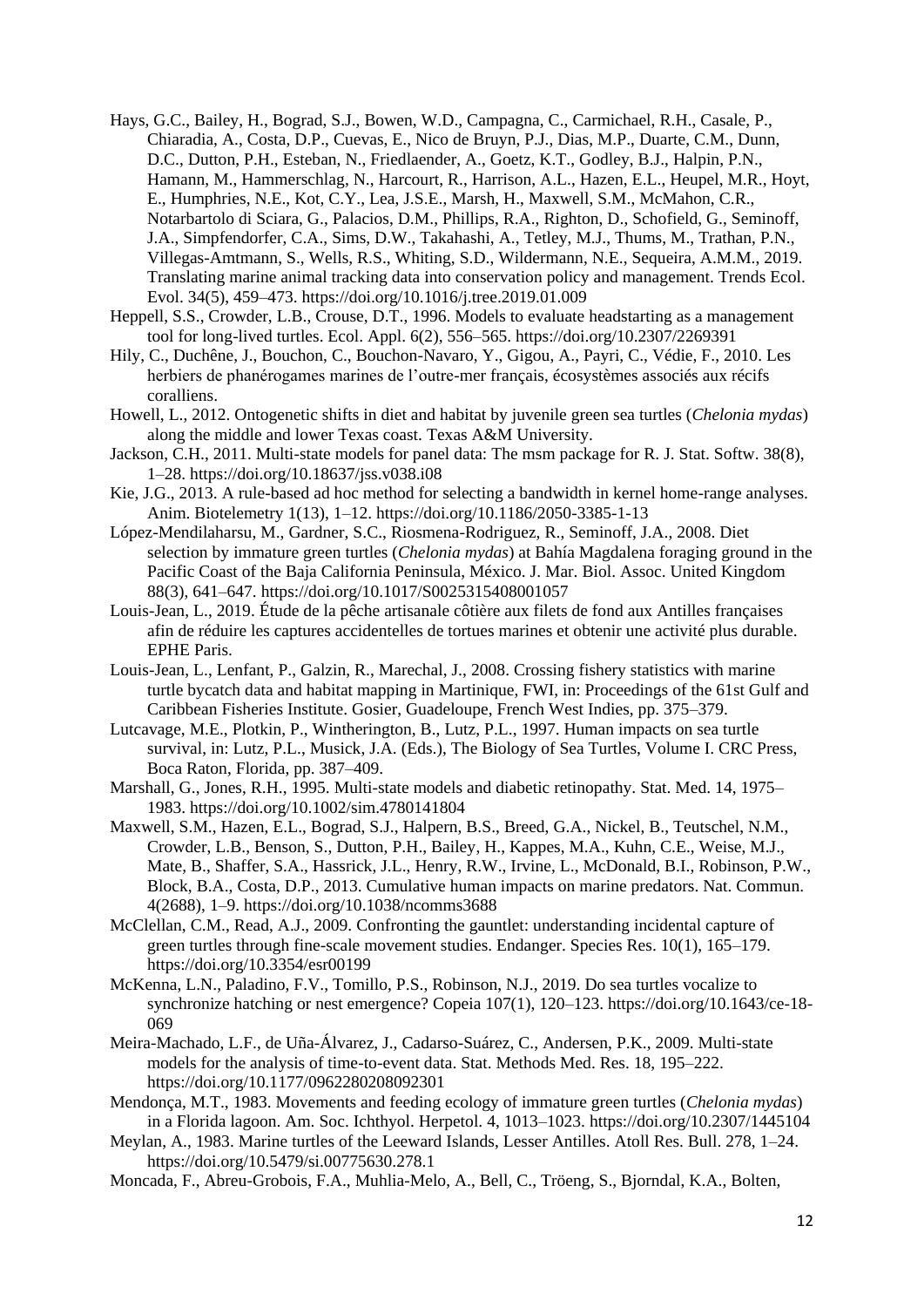A.B., Meylan, A.B., Zurita, J., Espinosa, G., Nodarse, G., Márquez-millán, R., Foley, A., Ehrhart, L., 2006. Movement patterns of green turtles (*Chelonia mydas*) in Cuba and adjacent Caribbean waters inferred from flipper tag recaptures. J. Herpetol. 40(1), 22–34. https://doi.org/10.1670/39-05A.1

- Moran, K.L., Bjorndal, K.A., 2007. Simulated green turtle grazing affects nutrient composition of the seagrass *Thalassia testudinum*. Mar. Biol. 150(6), 1083–1092. https://doi.org/10.1007/s00227- 006-0427-9
- Musick, J.A., Limpus, C.J., 1997. Habitat utilization and migration in juvenile sea turtles, in: Lutz, P.L., Musick, J.A. (Eds.), The Biology of Sea Turtles. CRC Press, pp. 137–163.
- Nivière, M., Chambault, P., Pérez, T., Etienne, D., Bonola, M., Martin, J., Barnérias, C., Védie, F., Mailles, J., Dumont-Dayot, É., Gresser, J., Hiélard, G., Régis, S., Lecerf, N., Thieulle, L., Duru, M., Lefebvre, F., Milet, G., Guillemot, B., Bildan, B., de Montgolfier, B., Benhalilou, A., Murgale, C., Maillet, T., Queneherve, P., Woignier, T., Safi, M., Le Maho, Y., Petit, O., Chevallier, D., 2018. Identification of marine key areas across the Caribbean to ensure the conservation of the critically endangered hawksbill turtle. Biol. Conserv. 223, 170–180. https://doi.org/10.1016/j.biocon.2018.05.002
- OMMM, 2009. Base de données cartographique des fonds marins côtiers de la Martinique. Biocénoses benthiques. Fort de France.
- Patin, R., Etienne, M.P., Lebarbier, E., Chamaillé-Jammes, S., Benhamou, S., 2020. Identifying stationary phases in multivariate time series for highlighting behavioural modes and home range settlements. J. Anim. Ecol. 89, 44–56. https://doi.org/10.1111/1365-2656.13105
- Patrício, A.R., Velez-Zuazo, X., Diez, C.E., Van Dam, R., Sabat, A.M., 2011. Survival probability of immature green turtles in two foraging grounds at Culebra Puerto Rico. Mar. Ecol. Prog. Ser. 440, 217–227. https://doi.org/10.3354/meps09337
- Pfaller, J.B., Williams, K.L., Frick, M.G., Shamblin, B.M., Nairn, C.J., Girondot, M., 2019. Genetic determination of tag loss dynamics in nesting loggerhead turtles: a new chapter in "the tag loss problem." Mar. Biol. 166(97), 1–17. https://doi.org/10.1007/s00227-019-3545-x
- Pilcher, N., 2010. Population structure and growth of immature green turtles at Mantanani, Sabah, Malaysia. J. Herpetol. 44(1), 168–171. https://doi.org/10.1670/08-115.1
- Putman, N.F., Verley, P., Shay, T.J., Lohmann, K.J., 2012. Simulating transoceanic migrations of young loggerhead sea turtles: merging magnetic navigation behavior with an ocean circulation model. J. Exp. Biol. 215, 1863–1870. https://doi.org/10.1242/jeb.067587
- Reich, K.J., Bjorndal, K.A., Bolten, A.B., 2007. The "lost years" of green turtles: using stable isotopes to study cryptic lifestages. Biol. Lett. 3(6), 712–714. https://doi.org/10.1098/rsbl.2007.0394
- Renaud, M.L., Carpenter, J.A., Williams, J.A., Manzella-Tirpak, S.A., 1995. Activities of juvenile green turtles, *Chelonia mydas*, at a jettied pass in south Texas. Fish. Bull. 93(3), 586–593. https://doi.org/00900656 (ISSN)
- Ruiz, H., Ballantine, D.L., 2004. Occurrence of the seagrass *Halophila stipulacea* in the tropical west Atlantic. Bull. Mar. Sci. 75(1), 131–135.
- Schofield, G., Hobson, V.J., Fossette, S., Lilley, M.K.S., Katselidis, K.A., Hays, G.C., 2010. Fidelity to foraging sites, consistency of migration routes and habitat modulation of home range by sea turtles. Divers. Distrib. 16(5), 840–853. https://doi.org/10.1111/j.1472-4642.2010.00694.x
- Schofield, G., Katselidis, K.A., Dimopoulos, P., Pantis, J.D., Hays, G.C., 2007a. Behaviour analysis of the loggerhead sea turtle *Caretta caretta* from direct in-water observation. Endanger. Species Res. 2, 71–79. https://doi.org/10.3354/esr002071
- Schofield, G., Katselidis, K.A., Pantis, J.D., Dimopoulos, P., Hays, G.C., 2007b. Female female aggression: structure of interaction and outcome in loggerhead sea turtles. Mar. Ecol. Prog. Ser. 336, 267–274. https://doi.org/10.3354/meps336267
- Seminoff, J.A., 2004. *Chelonia mydas*, The IUCN Red List of Threatened Species 2004: e.T4615A11037468.
- Seminoff, J.A., Allen, C.D., Balazs, G.H., Dutton, P.H., Eguchi, T., Haas, H.L., Hargrove, S.A., Jensen, M., Klemm, D.L., Lauritsen, A.M., MacPherson, S.L., Opay, P., Possardt, E.E., Pultz, S., Seney, E., Van Houtan, K.S., Waples, R.S., 2015. Status review of the green turtle *(Chelonia mydas)* under the U.S. Endangered Species Act, NOAA Technical Memorandum, NOAA-NMFS-SWFSC-539. 571pp.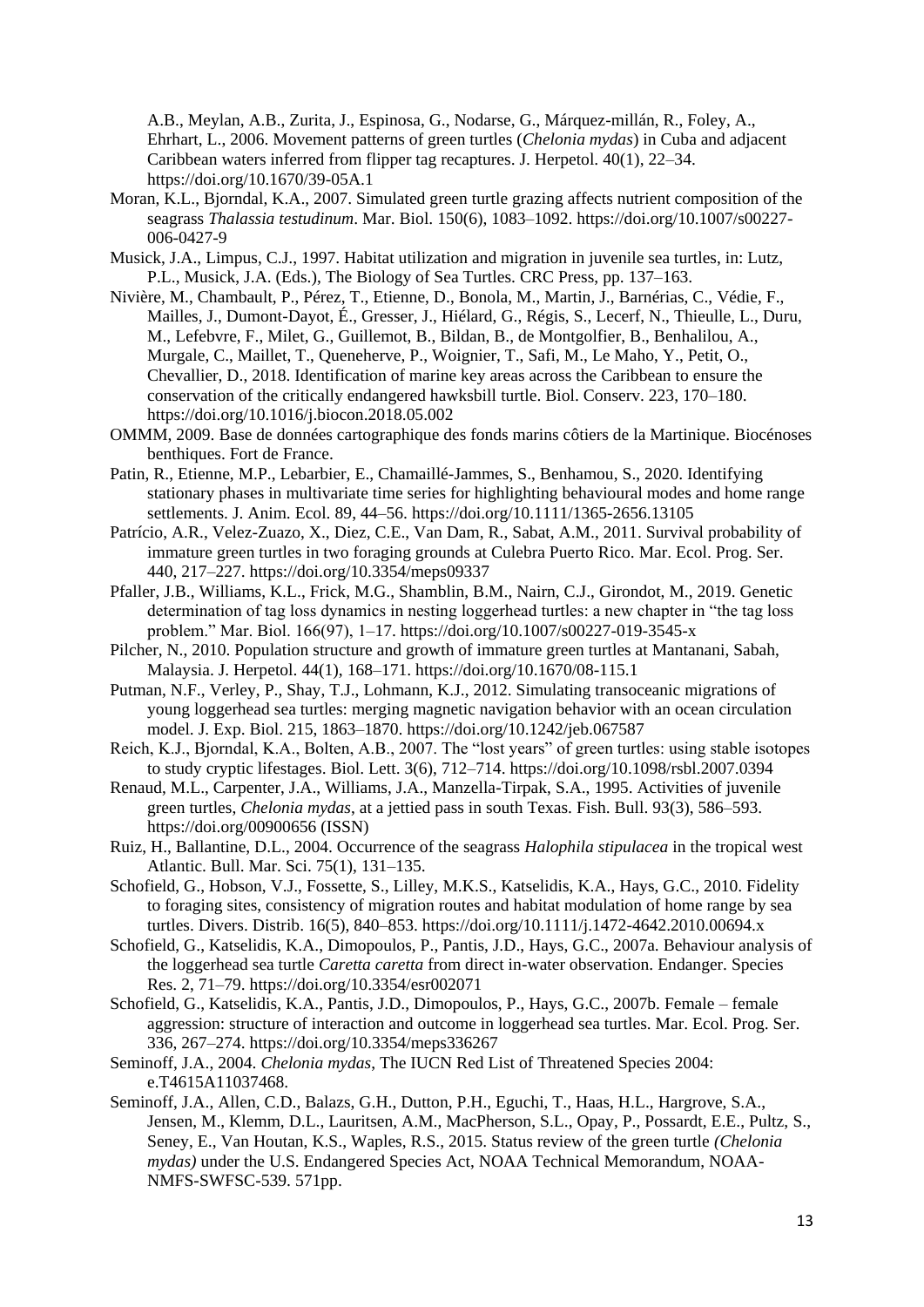- Seminoff, J.A., Resendiz, A., Nichols, W.J., 2002. Home range of green turtles *Chelonia mydas* at a coastal foraging area in the Gulf of California, Mexico. Mar. Ecol. Prog. Ser. 242, 253–265. https://doi.org/10.3354/meps242253
- Seminoff, J.A., Shanker, K., 2008. Marine turtles and IUCN Red Listing: a review of the process, the pitfalls, and novel assessment approaches. J. Exp. Mar. Bio. Ecol. 356, 52–68. https://doi.org/10.1016/j.jembe.2007.12.007
- Senko, J., López-Castro, M.C., Koch, V., Nichols, W.J., 2010. Immature east pacific green turtles (*Chelonia mydas*) use multiple foraging areas off the Pacific Coast of Baja California Sur, Mexico: first evidence from mark-recapture data. Pacific Sci. 64(1), 125–130. https://doi.org/10.2984/64.1.125
- Shimada, T., Limpus, C.J., Hamann, M., Bell, I., Esteban, N., Groom, R., Hays, G.C., 2020. Fidelity to foraging sites after long migrations. J. Anim. Ecol. 89(4), 1008–1016. https://doi.org/10.1111/1365-2656.13157
- Svanbäck, R., Bolnick, D.I., 2005. Intraspecific competition affects the strength of individual specialization: an optimal diet theory method. Evol. Ecol. Res. 7, 993–1012.
- Thayer, G.W., Bjorndal, K.A., Ogden, J.C., Williams, S.L., Zieman, F.C., 1984. Role of larger herbivores in seagrass community. Estuaries 7(4), 351–376. https://doi.org/10.2307/1351619
- UICN Comité français, OFB, MNHN, 2020. La Liste rouge des espèces menacées en France chapitres faune de Martinique. Paris, France.
- Van De Merwe, J.P., Ibrahim, K., Lee, S.Y., Whittier, J.M., 2009. Habitat use by green turtles (*Chelonia mydas*) nesting in Peninsular Malaysia: local and regional conservation implications. Wildl. Res. 36(7), 637–645. https://doi.org/10.1071/WR09099
- Wallace, B.P., Dimatteo, A.D., Hurley, B.J., Finkbeiner, E.M., Alan, B., Chaloupka, M.Y., Hutchinson, B.J., Abreu-grobois, F.A., Marcovaldi, M.A., Mortimer, J.A., Musick, J.A., Pilcher, N.J., Seminoff, J.A., Troe, S., 2010. Regional Management Units for marine turtles: a novel framework for prioritizing conservation and research across multiple scales. PLoS One 5(12), e15465, 1–11. https://doi.org/10.1371/journal.pone.0015465
- Whiting, S.D., Miller, J.D., 1998. Short term foraging ranges of adult green turtles (*Chelonia mydas*). J. Herpetol. 32(3), 330–337. https://doi.org/10.2307/1565446
- Whitman, E., Heithaus, M., García Barcia, L., Brito, D., Rinaldi, C., Kiszka, J., 2019. Effect of seagrass nutrient content and relative abundance on the foraging behavior of green turtles in the face of a marine plant invasion. Supplement. Mar. Ecol. Prog. Ser. 628, 171–182. https://doi.org/10.3354/meps13092